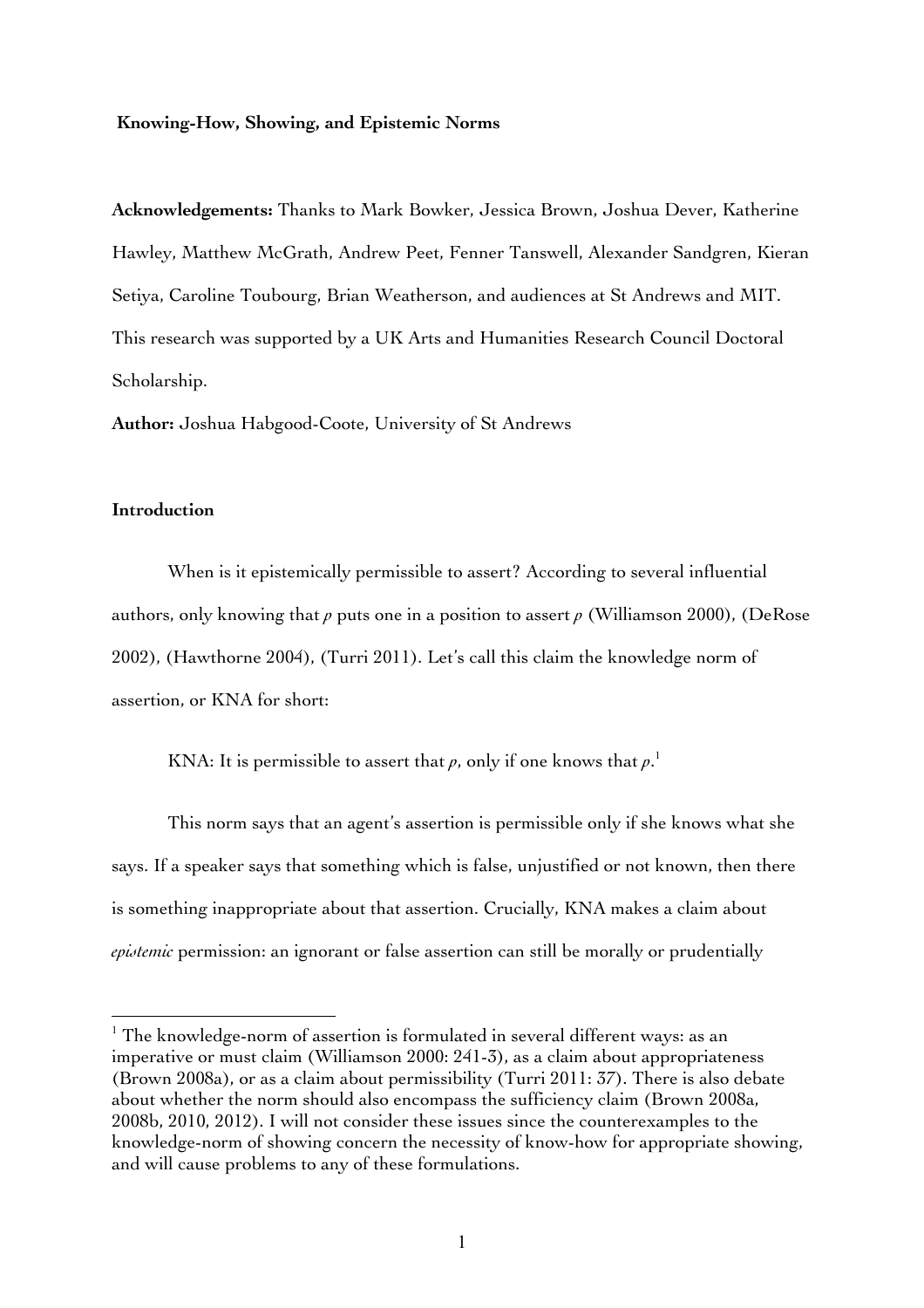permissible, and a knowledgeable assertion can still be morally or prudentially  $im \mathrm{permissible.}^2$ 

Buckwalter and Turri (henceforth B&T) have recently opened up a parallel question about the epistemic permissibility of showing, claiming that 'just as knowledgethat is the norm of *telling*, so knowledge-how is the norm of *showing*' (2014: 17). This is an important proposal, which if correct would offer insight into the normative significance of knowledge-how, deepen and widen the debate about epistemic norms, and give us a picture of the commonalities between knowledge-how and knowledge-that.

Although they don't offer a formulation of this norm, the parallel norm to KNA would be a knowledge-how norm of showing, which we'll call KNS for short:

KNS: It is permissible to show someone how to V, only if one knows how to V.

Some clarifications. KNS is not a descriptive claim about the necessary conditions of an act of showing: it is a normative claim about what the requirements are on *epistemically permissible* showing.<sup>3</sup> Presumably, we are to understand showing here as *intentional* showing. In a case in which A secretly watches B make a tomato rose without B's knowledge we can say that B *showed* A how to make a tomato rose (Hawley 2010: 402), but I take it that this is not the sense of 'showing' that figures in KNS.<sup>4</sup> Moreover, KNS only concerns showing-*how,* and not the kind of activity that is involved in showing

<sup>&</sup>lt;sup>2</sup> From this point on, I will use unqualified claims about permissibility to refer to epistemic permission.

<sup>3</sup> Although KNS is only significant if it is possible to show without having know-how. This is a point we will return to in §3.3.

<sup>&</sup>lt;sup>4</sup> The fact that I focus on cases in which one person learns from another's teaching should not distract us from the fact that we can also acquire know-how through imitation, practice, and simple trial and error. Since our focus will be on the norms on interpersonal teaching, giving a full account of the ways in which we can acquire know-how is beyond the scope of this paper. Thanks to an anonymous reviewer for raising this issue.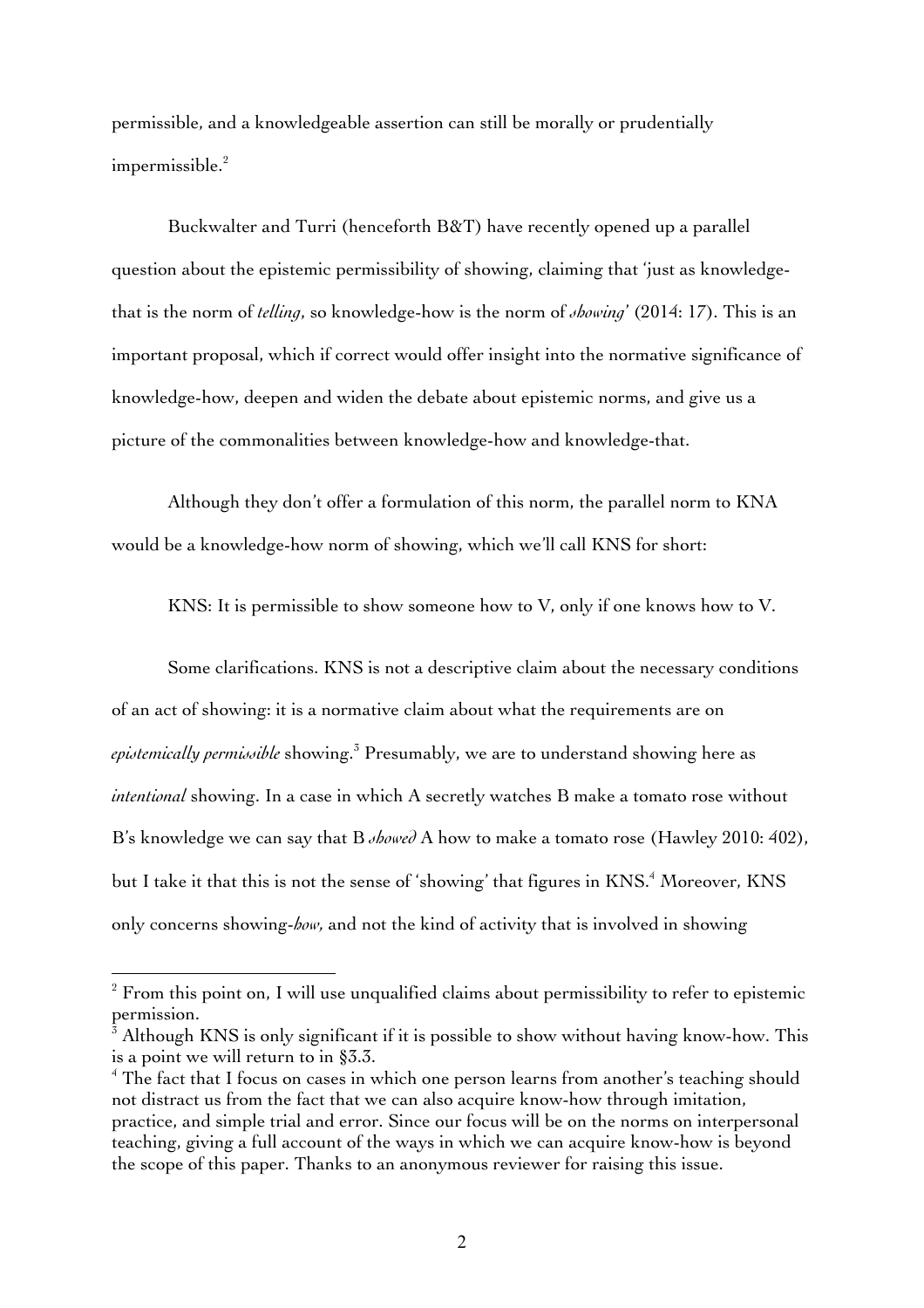someone an object, or showing that a proposition is true. Lastly, as formulated KNS gives negative evaluation only to *ignorant* instruction, and not to teachers who know but give false instructions.<sup>5</sup> There does seem something inappropriate about a case in which I know how to get to Edinburgh castle, but give you false instructions because I'm just bad at giving directions. We can modify KNS to cover such cases by adding that an episode of showing must *express* knowledge-how (Turri 2011)*,* since mistaken instruction concerning how to V will not express knowledge how to V. I leave this complication implicit below.

My goal in this paper is to argue that KNS is false: that there is not an epistemic norm forbidding showing someone how to do something without knowing how to do it. Although KNS has considerable support from conversational evidence, and from a popular Craig-inspired picture of the function of the concept of knowledge, I will argue that it faces serious problems. In particular, I argue that the supporter of KNS faces a dilemma concerning how they understand *showing*. If they construe showing *broadly* as a general kind of skill-teaching the norm faces counterexamples of agents who know how to teach others how to do something, but do not themselves know how to do it. On the other hand, if they construe showing *narrowly* as involving only teaching by doing, the apparent knowledge requirement on showing can be explained away by more general connections between knowledge-how and action. The falsity of this norm has some interesting wider ramifications. For one thing, it means that one cannot appeal to KNS in order to establish a general norm connecting knowledge (that and how) to pedagogy. The falsity of KNS is

 $5$  These cases might either be due to an intention to mislead, or innocent error. Thinking about false instructions is made more complex by the fact that show+wh constructions appear to be factive in the sense that one cannot show how to V, without the demonstrated way being genuine (for parallel discussion of tell+wh see (Karttunen 1797:11), (Vendler 1980: 283-4), (Holton 1997)). To avoid talk of apparent showing, I will assume that the show+wh construction is not factive. For the same reason, I will assume that 'teach' is not a success term meaning that giving false instructions about how to V counts as teaching.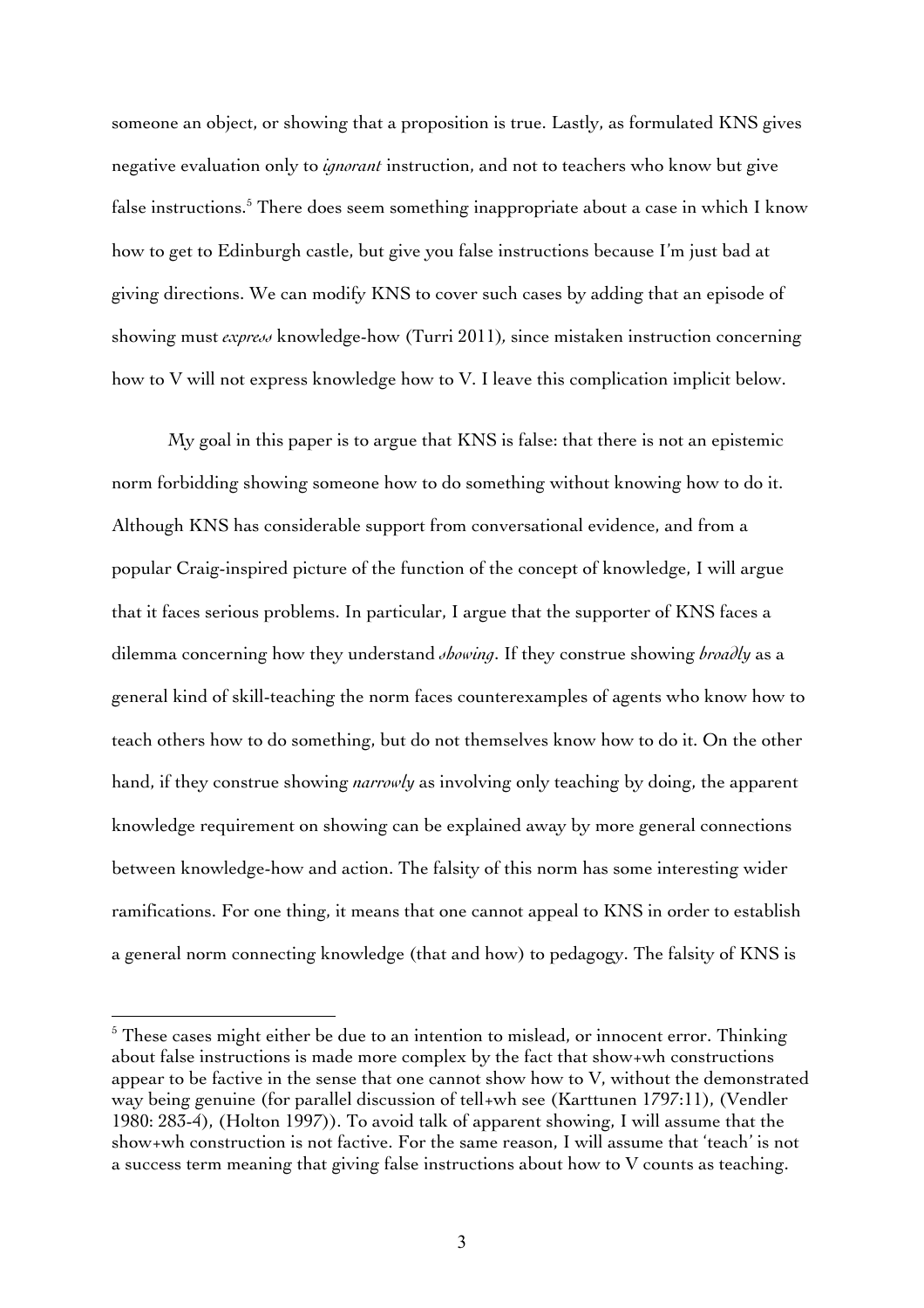also a strike against the Craigian picture of knowledge, which predicts that KNS is true. This discussion also raises the question of what alternative accounts of the normative role of knowledge-how we might give. In the final section, I will tentatively suggest an alternative knowledge-how norm, which connects knowing-how to intending.

It is worth noting that I will use 'knows-how' and 'knows-that' to refer to the kinds of knowledge with practical and theoretical bundles of properties, remaining neutral about whether these kinds have propositional or non-propositional objects. I take it that that questions about the normative role of knowledge-how are orthogonal to the question of whether it is a kind of knowledge-that. This category of practical knowledge may considerably diverge from the class of knowledge which ordinary language picks out using the locutions 'knows how' or 'knows how to' (Hornsby 1980: 84, 2005: 115-6), (Rumfitt 2003: 166), (Glick 2011: 426-9). If Jared reads an instruction booklet about skiing there is some sense in which he counts as 'knowing how to ski'. However, I will take it that there is a kind of practical knowledge which he lacks until he straps on some skis and gets out on the slopes. I remain neutral on how we should understand the practical bundle of properties associated with knowledge-how. In particular, I will not take a stand on whether knowing how to V entails the ability to V. All of my arguments – crucially the examples of teachers who permissibly show without knowing how – go through irrespective of whether knowledge-how entails ability. Knowledge-how is a fairly distinctive kind of knowledge, meaning that KNS is only one of a family of possible knowledge norms on showing. The central goal of this paper is to argue that there is not an epistemic norm relating practical species of knowledge-how and showing, and I will not have space to argue against all possible knowledge norms.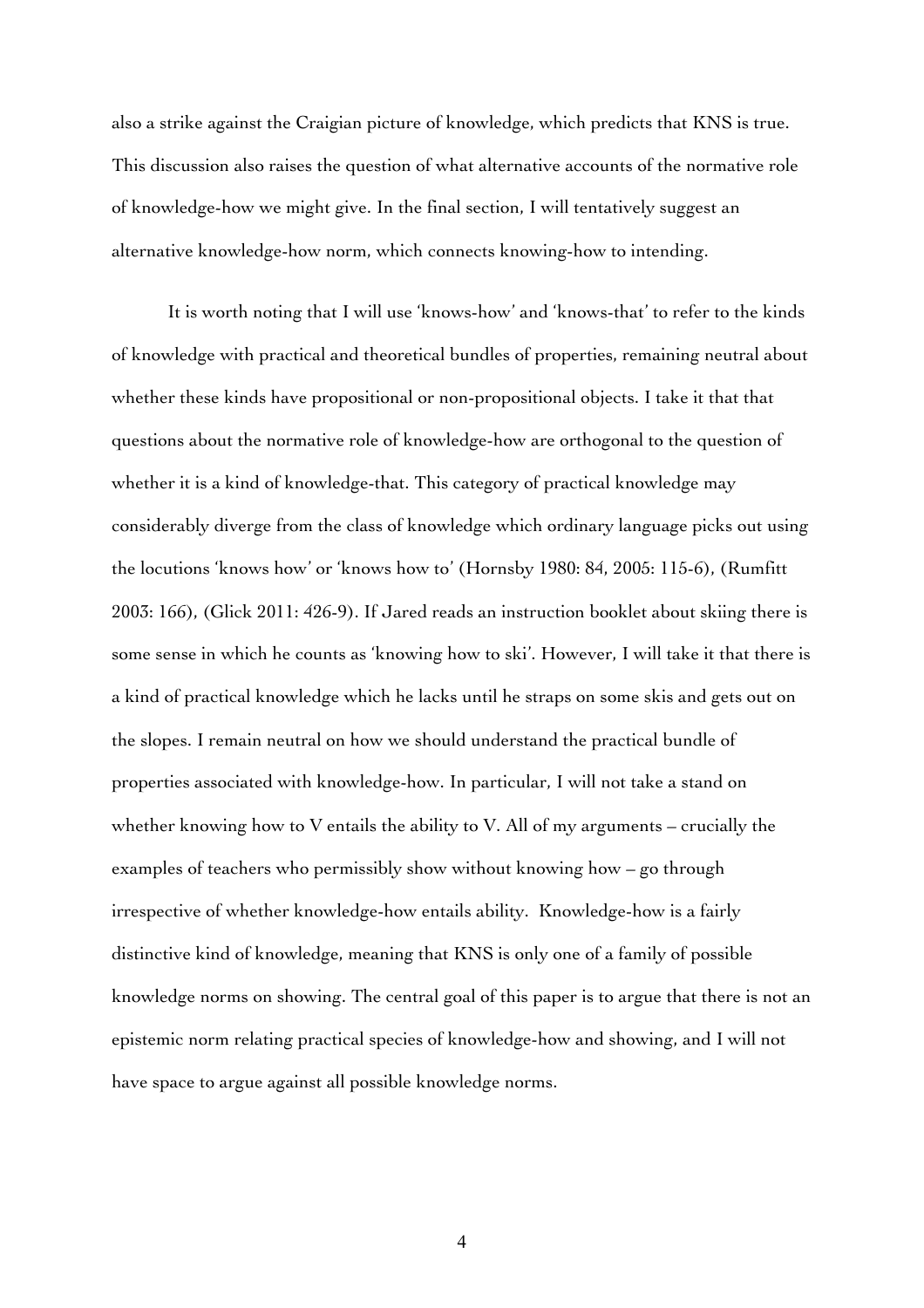The plan of action is as follows. In the first section, I will lay out the case for KNS, considering the conversational evidence offered by B&T, and then situating both KNA and KNS within a Craig-inspired picture of the function of our concept of knowledge. In the second section, I consider two preliminary worries about KNS, concerning the alternative conditions that might figure in a norm on showing, and how to understand the activity of showing. In the third section, I argue that the supporter of KNS faces a dilemma, and that various versions of the norm that understand showing differently are implausible.

#### **1. The Knowledge-How Norm of Showing**

#### **1.1. Conversational Evidence for KNS**

 $\overline{a}$ 

B&T appeal to four pieces of conversational evidence in support of KNS, which closely parallel arguments for KNA (Williamson 2000: C11), (Turri, 2010, 2011, 2013).

First, they point out the possibility of requesting a demonstration by asking about knowledge-how. For example, it is possible to request someone to show you how to make a campfire by asking 'do you know how to make a campfire?'. They argue that this conversational move is possible because in general one can request someone do something by asking about whether she is in a good enough position to do so permissibly.  $\rm ^6$ 

Secondly, B&T observe that one can excuse oneself from a request for instruction by claiming that one lacks the requisite know-how. If you ask me to show you how to tie a Sheepshank knot, I can excuse myself by saying that I don't know how to tie one. They explain this by pointing out that the knowledge-norm predicts that ignorant instruction is inappropriate, meaning that claiming ignorance functions to excuse.

 $6$  This explanation is of a kind with Searle's explanation of indirect requests (Searle 1979) (McGlynn 2014: 93).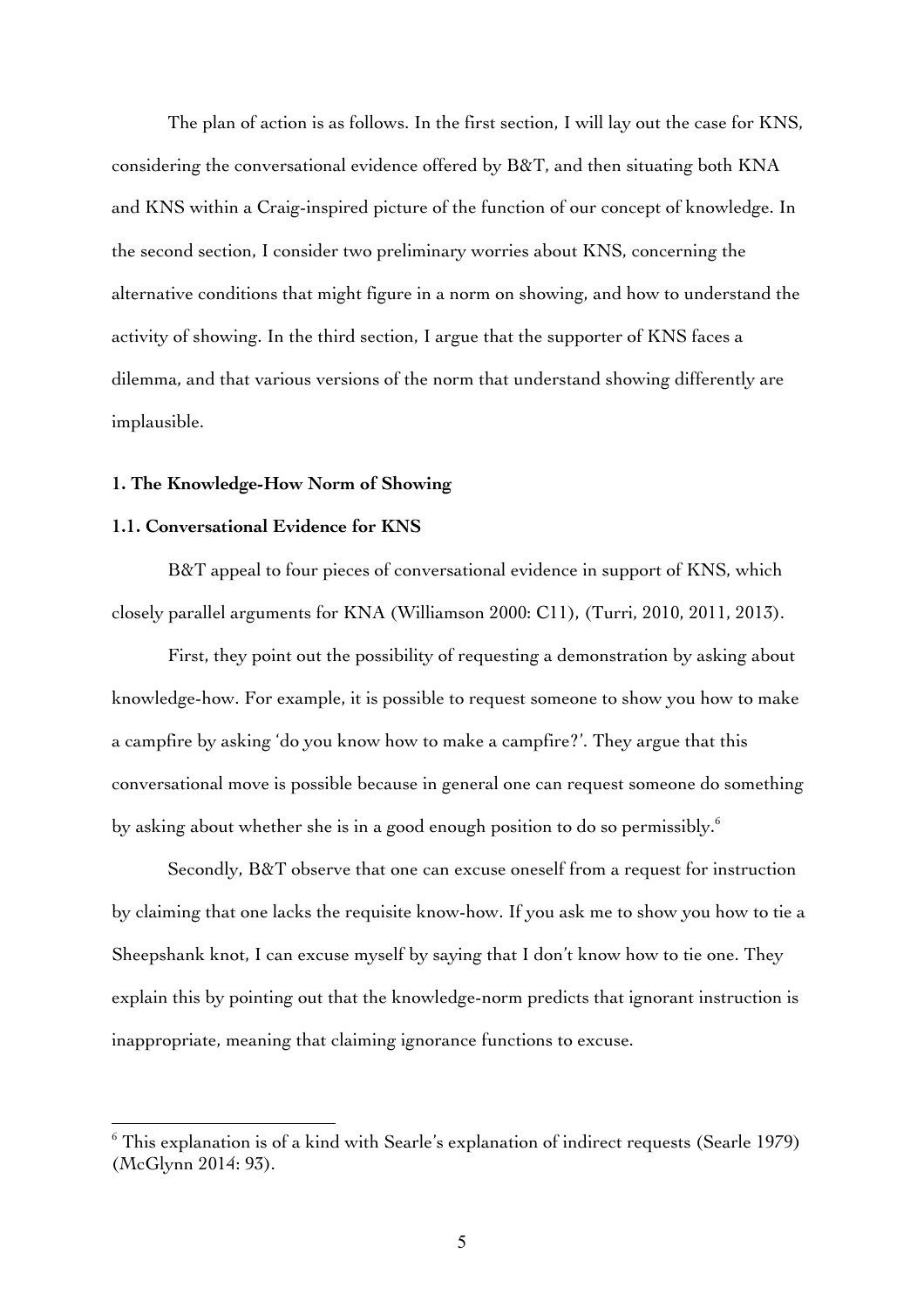Thirdly, B&T point out that someone offering to show how you to do something opens up the possibility of challenging whether they have know-how. If I offer to show you how to make soufflé you can challenge me by saying 'I didn't realise you knew how to make soufflé!' or 'are you sure you know how to make soufflé?'. This is predicted by KNS, since if showing were governed by a knowledge norm, someone who offered to show would represent themselves as having know-how, which might be challenged by a hearer who has doubts.

Finally, B&T claim that there are sentences involving knowledge-how analogous to Moorean sentences for assertion (i.e. '*p*, and I don't believe/know that *p*'). Their example of such a sentence is:

(1) I don't know how to do this, but [watch me now:] this is how it's done (2014: 18).

They claim that the oddness of this sentence stems from the fact that the speaker's offer to demonstrate represents her as having some know-how which she denies that she possesses.

The fact that these arguments parallel the conversational case for KNA raises the question of whether a supporter of KNS needs to endorse the package of both norms. Strictly speaking, it is possible to endorse one norm, but not the other. However, there are a couple of reasons for thinking that the norms come as a package, which parallel reasons for thinking that knowledge norms on assertion and action come together (Brown 2012). One might think with B&T that the knowledge norms on assertion and showing are *inherited* from a more general knowledge norm on pedagogical activity (B&T 2014: 18-9). Alternatively one might take *showing* to be ultimately a kind of demonstrative assertion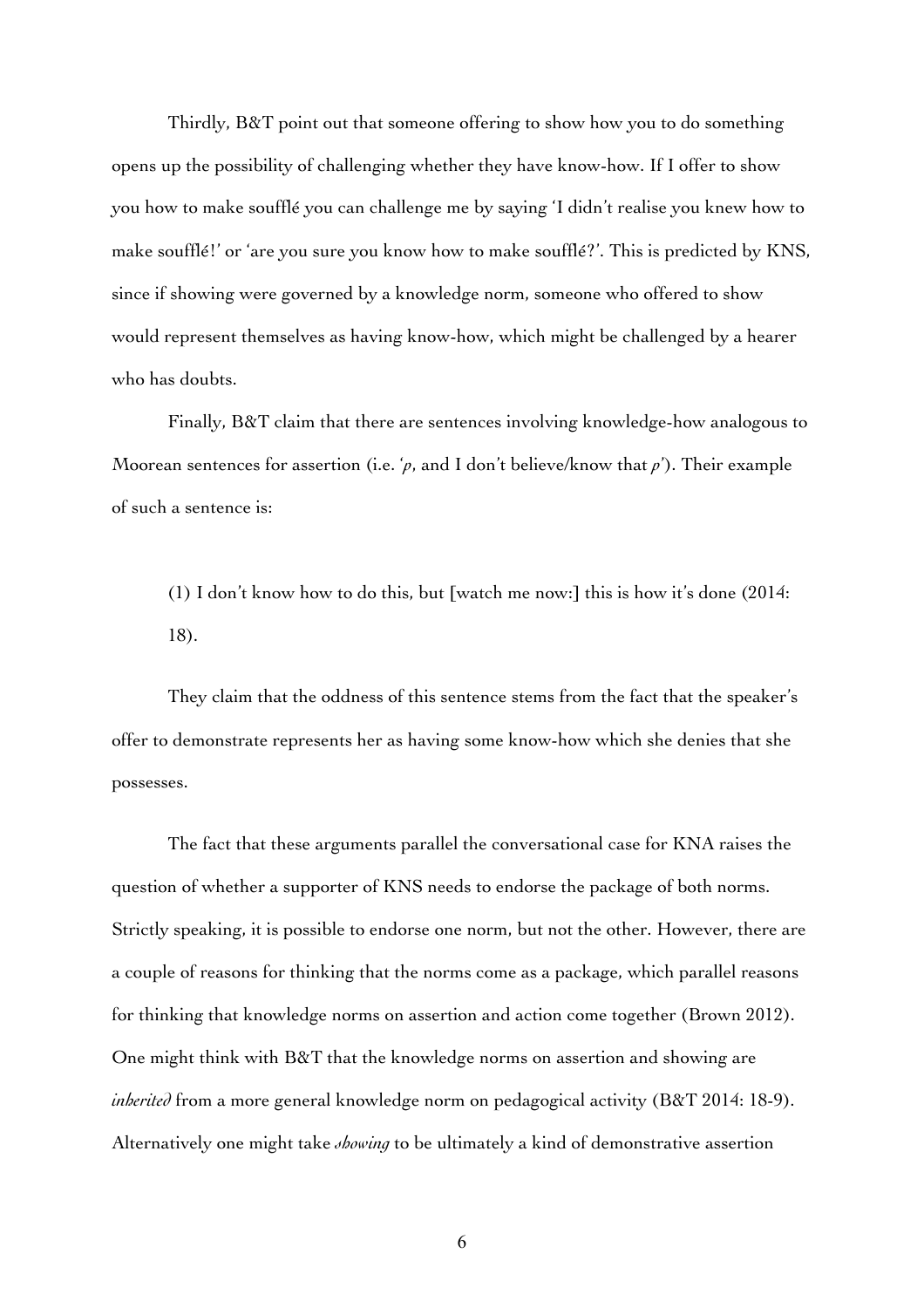(Stanley 2011: 162-4), which would make KNS an *instance* of KNA. There is a neat explanatory unity to endorsing the package of both norms, as B&T observe. Endorsing both KNA and KNS means that one can offer a unifying account of our evaluations of pedagogy. The idea that knowledge-how and knowledge-that are each associated with the 'being a norm of x' function also provides an explanation of why both kinds of states should count as knowledge, despite their considerable differences (Craig 1990: 155).

## **1.2. Knowledge-Norms and the Function of KNOWS**

An additional motivation for endorsing KNA and KNS comes from a hypothesis about the function of  $KNOWS<sup>7</sup>$  that we find in (Craig 1990), and (Reynolds 2002, 2008). According to what we might call the *Pooling View,* the function of KNOWS is to facilitate the transmission epistemic states between agents. In this section, I will show that this view supports KNA and KNS.<sup>8</sup>

In *Knowledge and the State of Nature*, Craig explores a distinctive methodological strategy, starting inquiry into the nature of knowledge with a hypothesis about the function of the concept KNOWS. Craig points out that it is a basic feature of human social groups that individuals have access to various different pieces of information about their environments, and suggests that the concept KNOWS-THAT is designed to address this distribution of information across social space.

Any community may be presumed to have an interest in evaluating sources of information; and in connection with that interest certain concepts may be in use

 $\frac{7}{1}$  In what follows I will use capitalisation to refer to concepts.

<sup>&</sup>lt;sup>8</sup> This is a generalisation of Fricker's point that Craig's view of KNOWS-THAT leads to KNA (Fricker 2015). A number of authors have also suggested that Craig's account naturally fits with the knowledge norm for practical reasoning. (Greco 2008, 2012), (Hannon 2013), (McKenna 2013, 2014).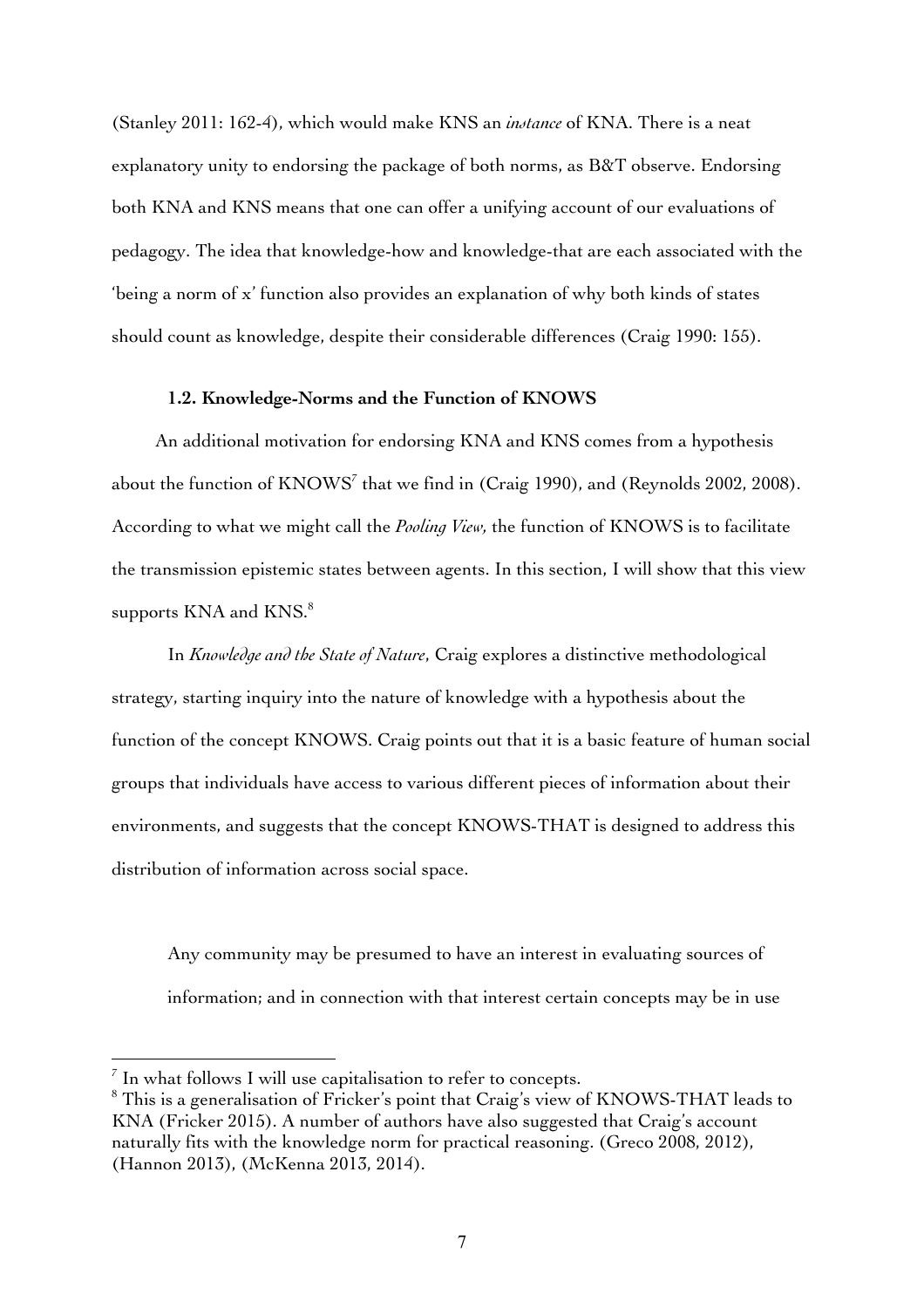[...] to put it briefly and roughly, the concept of knowledge is used to flag approved sources of information. (Craig 1990: 11)

His central idea is that by providing us with a standard for evaluating speakers, KNOWS-THAT puts a check on what information gets transmitted between agents, paradigmatically by helping us to choose testifiers on some question (Craig 1990: C2).

In the final chapter of the book, Craig extends his account of knowledge-how. He points out that the information-pooling story cannot apply to KNOWS-HOW, since knowing how to do something systematically diverges from being a good informant. Many skilled agents are pretty inarticulate about how to engage in the activities that they are skilled in, and lots of know-how cannot be picked up from testimony.<sup>9</sup> In light of these facts, Craig offers a story about KNOWS-HOW to parallel his account of KNOWS-THAT. The idea is that KNOWS-HOW facilitates the pooling of *skills* between agents by providing us with a standard for evaluating potential *teachers*, who can either show or tell us how to do something (Craig 1990: 158-60).<sup>10</sup>

Putting together the idea that KNOWS-THAT functions to pool information with the idea that KNOWS-HOW functions to pool skills, we get the general view that the function of KNOWS is to help us to pool epistemic states by providing us with a standard for assessing interactions which have the potential to transmit those states. Let's call this general view the *Pooling View* of the function of KNOWS*.*

With the pooling view on the table, we can consider its relation to the epistemic norms KNA and KNS. Focusing on knowledge-that, it is tempting to think that the information-pooling view and KNA are competing accounts of the function of knowledge-

 $9$  Can know-how ever be picked up from testimony? Poston (2015) is sceptical, but Hawley (2010) argues that it can.

<sup>&</sup>lt;sup>10</sup> See also: (Reynolds 2002:158-59).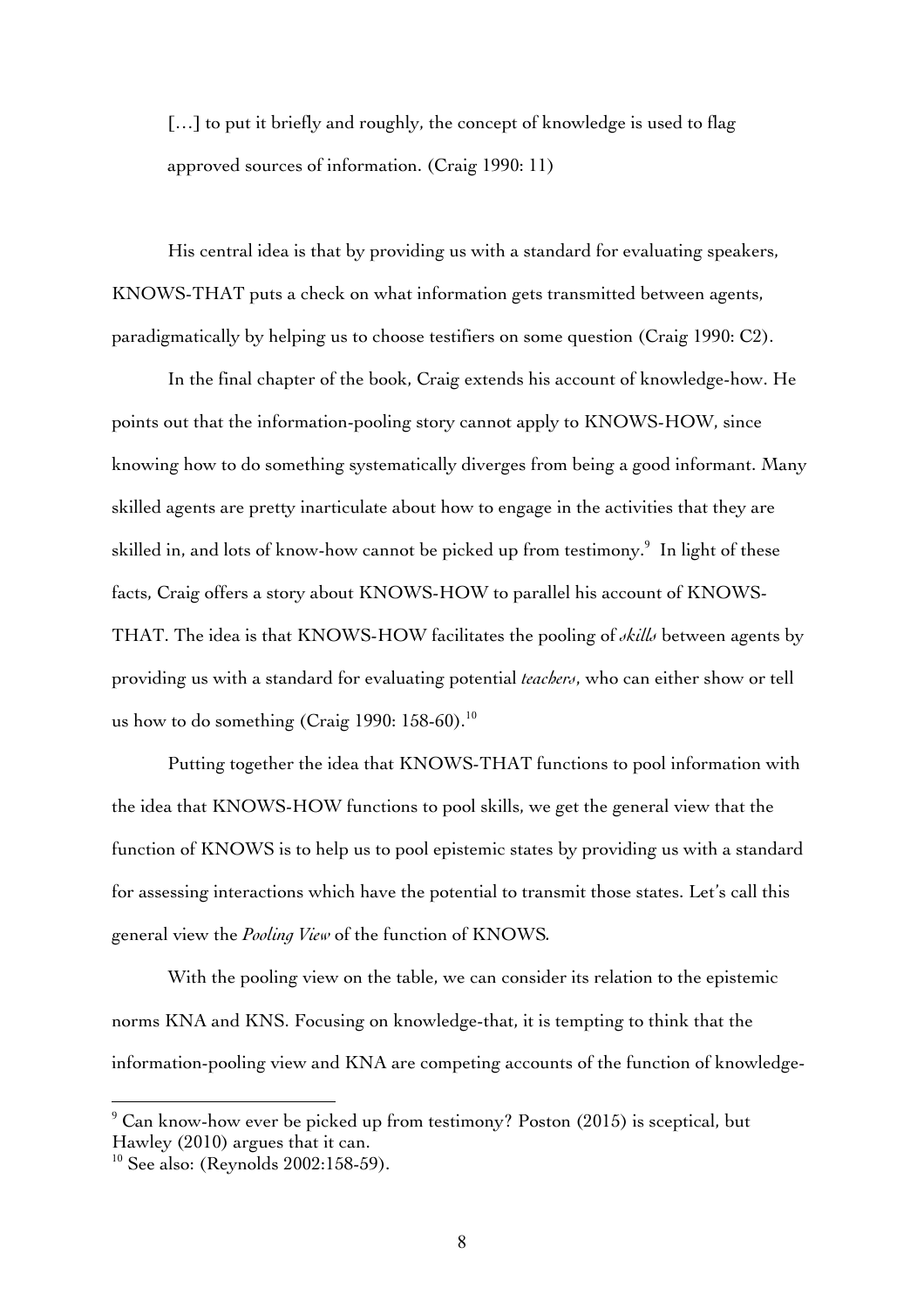that. It is true that supporters of these views focus on different kinds of examples to motivate their views. Craig focuses on the perspective of the *inquirer*, considering prospective knowledge-ascriptions that are used to flag good informants, whereas supporters of KNA focus on the perspective of the *examiner*, considering retrospective uses of knowledge-ascriptions to assess whether an assertion fulfilled an epistemic rule.<sup>11</sup> However, I think that the impression of conflict is misleading. For one thing, the two views are about different things: the Pooling view concerns the function of the *concept* KNOWS-THAT, whereas KNA is a view about the functional properties associated with the *state* of knowledge-that. It is true that Craig focuses on informant-flagging knowledge ascriptions to illustrate the pooling view. But he's open to other ways in which knowledgeascriptions can facilitate the pooling of information, pointing out that we can use knowledge-ascriptions to decide whether to assert to others (1990: 63-5), and to recommend informants for others on questions which we ourselves aren't inquiring about (1990: 82-97). He would presumably also be open to Reynolds' suggestion that retrospective knowledge denials can help to facilitate the pooling of information by providing a kind of social pressure to only assert when one is in a good epistemic position (Reynolds 2002).

Not only are these two views not in competition: endorsing KNA and KNS helps the supporter of the pooling view to explain how KNOWS plays the pooling function. Note that in each of the kinds of situations described in the previous paragraph, KNOW-THAT facilities the pooling of information by picking out a state that is the standard for assertion. This suggests that the mechanism by which KNOWS-THAT facilities the

<sup>&</sup>lt;sup>11</sup> On this distinction, see (Williams 1973: 149), (Craig 1990: 19)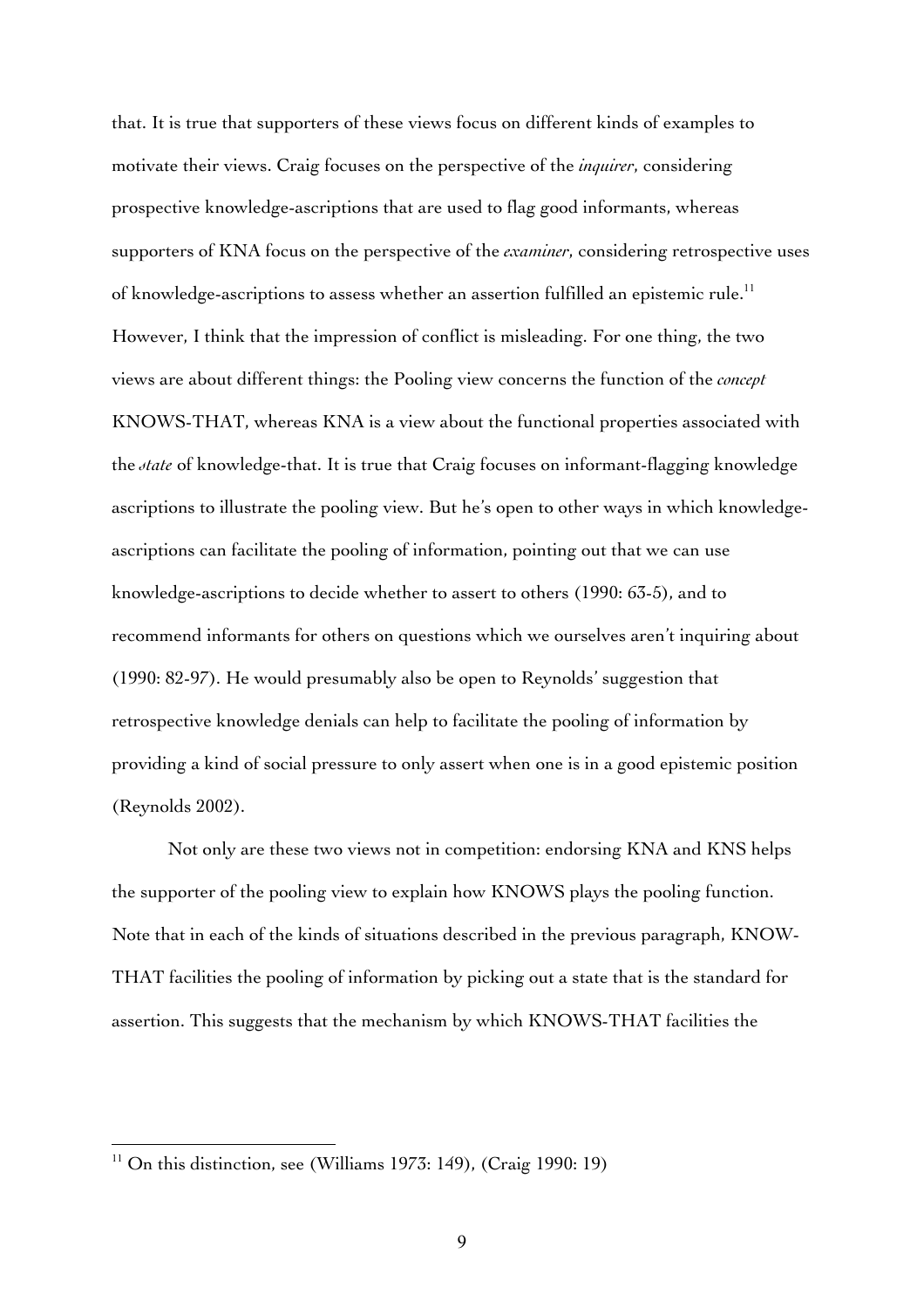pooling of information is by picking out the state which is the norm for assertion.<sup>12</sup> Similarly one might think that KNOWS-HOW facilitates the pooling of skills by picking out the state that is the standard for showing. This suggests that KNA and KNS are predicted by the pooling picture.

The generalised pooling view certainly presents an attractive view of the significance of our concept of knowledge, and endorsing KNA and KNS gives a nice general picture of how it is that knowledge-ascriptions play the pooling role. The connection between the Pooling view and these epistemic norms also adds significance to the assessment of KNA and KNS, since if these norms were false that would be a considerable strike against the pooling picture.<sup>13</sup>

# **2. Complications for KNS**

 $\overline{a}$ 

In this section I consider two complications for the supporter of KNS. First, I consider some alternative conditions that might figure in a norm on showing, arguing against B&T that there are a number of plausible alternatives to KNS. Secondly, I call into question how we should understand the activity of showing, distinguishing several activities that might come under that heading.

## **2.1. What are the alternatives to knowledge?**

In the case of assertion, the task for the supporter of a knowledge-norm is not only to show that the knowledge-norm is plausible, but that it is more plausible than alternative

 $12$  This connection is suggested by (Fricker 2015: 74-84). Williamson also claims that the point of having a speech act governed by the knowledge-norm is to facilitate the pooling of knowledge (2000: 266-9).

 $13$  One might think that the point of KNOWS is to help us pick out people who can be relied upon to do things for or with us. For a suggestion of this view of KNOWS-HOW, see (Moore 1997, C8), (Hawley 2011: 287-90). Thanks to an anonymous reviewer for raising this issue.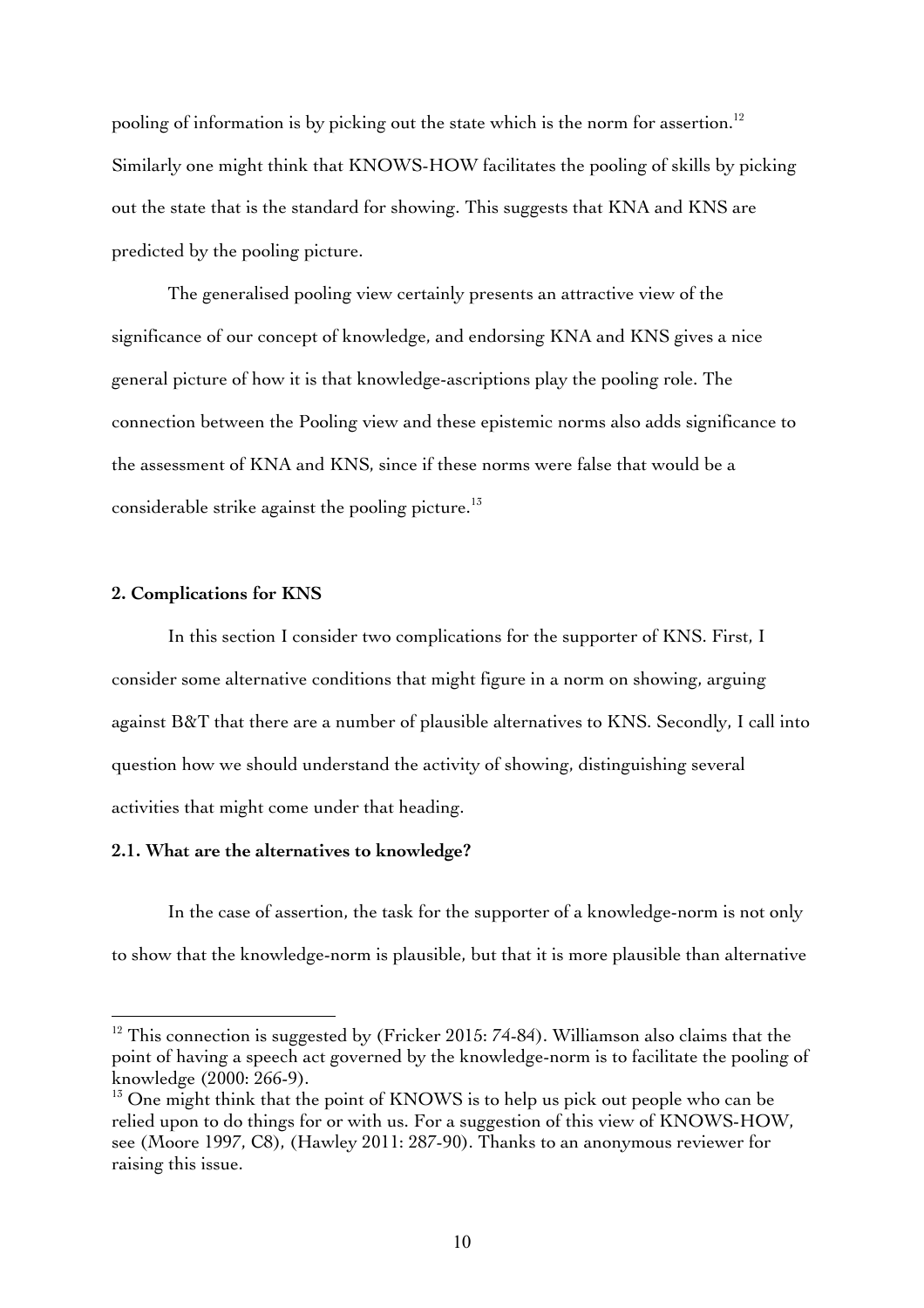norms that posit different conditions on permissible assertion, such as truth, belief, and justification. B&T claim that supporters of KNS do not need to take up this task:

We see no hope for straightforward analogous alternatives when it comes to the norm of instructional demonstration. Truth and justification do not straightforwardly pertain to procedural knowledge. If there is a standard common to both main forms of human pedagogy – telling and showing – then it is knowledge (2014: 19).

I think that it is pretty clear the B&T's argument for the uniqueness of the knowledge-norm doesn't work. For one thing, it is an open question whether truth, belief justification pertain to knowledge-how. It is easy to find views on which knowledge-how is connected to truth (Stanley and Williamson 2001), belief (Brownstein and Michaelson, 2015), and justification (Hawley 2003), (Brogaard 2011). Putting this issue to one side, even if it turned out that these conditions do not pertain to knowledge-how, this would not rule them out as candidates for an epistemic norm on showing. The plausibility of a norm on showing turns on whether the relevant condition pertains to *showing*, not whether it pertains to knowing-how, and truth, belief and justification *do* pertain to showing. The kind of showing we're interested in is showing-how, and the interrogative phrase 'how to V?' is not the kind of thing that can be true, believed, or justified. However, if we take seriously the thought that interrogative phrases are systematically related to their answers—in this case, propositions of the form  $\omega$  *is a way to*  $V$ —we can take these propositions to figure in the relevant norms. This suggests the following truth (TNS), belief (BNS), and justification (JNS) norms on showing:

TNS: It is permissible to show someone how to V in way w, only if w is a way to V.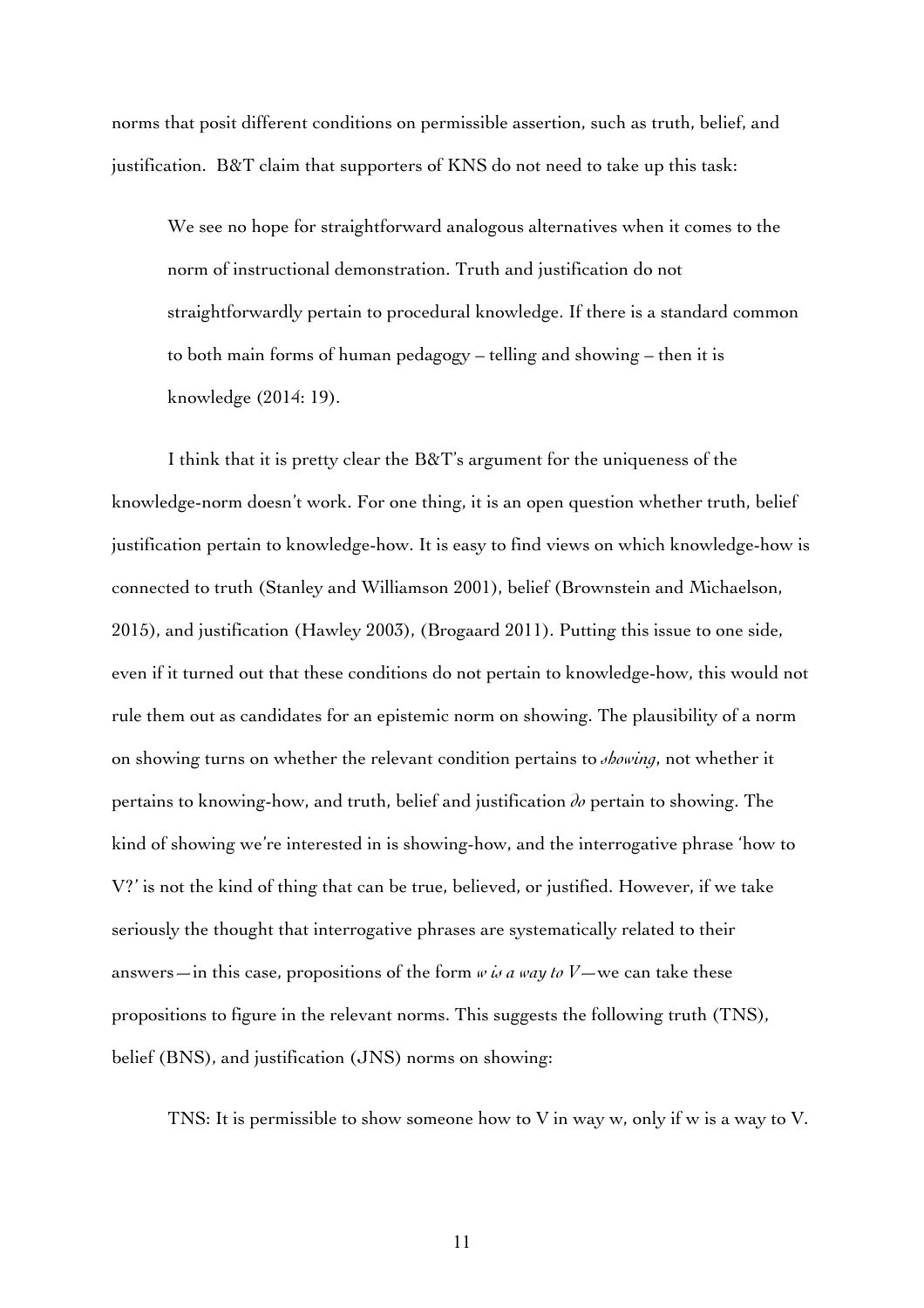BNS: It is permissible to show someone how to V in way w, only if one believes that w is a way to V.

JNS: It is permissible to show someone how to V in way w, only if one has a justified belief that w is a way to  $V<sup>14</sup>$ .

As in the case of assertion, these norms need not be mutually exclusive. If knowledge-how is a kind of propositional knowledge that entails justified true belief, then KNS will entail all of these norms. However, as in the case of norms of assertion, the proponent of one of these norms is not just interested in the truth of the normative claims, but in the claim that their norm is the logically strongest norm on showing. For example, the proponent of TNS not only thinks that *truth* is a condition on appropriate showing, but that truth is the logically strongest condition on appropriate showing.

With these norms on the scene, it is fairly easy to generate analogues to any of the putative norms on assertion. Adding in higher-order belief or knowledge condition to JNS or KNS gives norms analogous to the higher-order norms considered by Williamson (2001: 260-3). There will be a version of the reasonable-to-believe norm, which shifts from the doxastic justification in JNS to propositional justification (Lackey 2008). One might also think that the condition on permissible showing is safe success in teaching (Pelling 2013). There will even be norms that have no analogue in the case of assertion, such an *ability* norm, and a *knowledge of ability* norm.

The KNS is not even the only possible knowledge norm on showing. In the introduction of this paper, I made the point that both Intellectualists and Anti-

<sup>&</sup>lt;sup>14</sup> In all of these norms the phrase  $\omega$  *is a way to V* is within the scope of the verb. The assumption that show+how is non-factive is also crucial here (see footnote 5).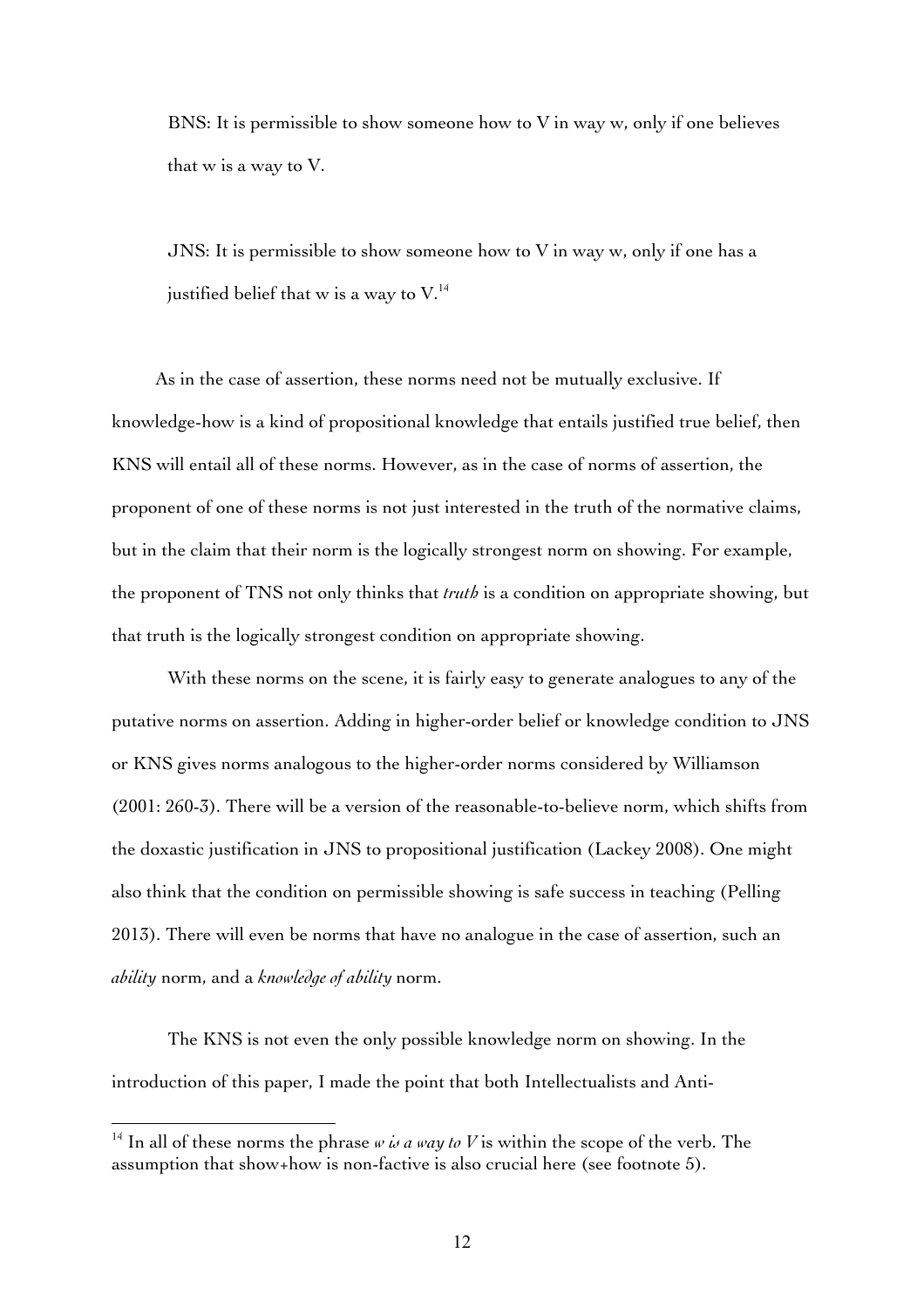Intellectualists ought to think that there is a distinction between practical knowledge, and the class of knowledge picked out by sentences involving 'know how'. KNS works with the narrow notion of practical knowledge that I have been calling knowledge-how. However, one might think that appropriate showing can be made appropriate by nonpractical knowledge about how to V, yielding the following norm:

KNS\*: It is permissible to show someone how to V in way w, only if one knows that w is a way to V.

KNS\* is a knowledge-norm on showing, but it is not a knowledge-*how* norm on showing, in the sense that it does not claim that permissible showing requires knowledge with the distinctive practical properties associated with knowing how. I observed in the introduction to this paper that I am not aiming to argue against every possible knowledgenorm relating to showing, only against the knowledge-how norm, but as an aside it is worth noting that KNS\* is rather implausible.<sup>15</sup>

KNS\* negatively evaluates agents who show how to V, but have no beliefs about how to V, or have only beliefs about how to V which are unjustified, false or Gettiered. However, as soon as one knows any proposition about how to V, by the lights of KNS\* one is in a position to appropriately show (all other things being equal). <sup>16</sup> However, the

<sup>&</sup>lt;sup>15</sup> KNS<sup>\*</sup> is really only one of a family of knowledge norms which claim that different kinds of non-practical knowledge about how to V is the norm on showing.  $KNS^*$  is the most general of these norms, but there is space to develop a norm that claims that some specific kind of non-practical knowledge about how to V is the norm on showing. For example, one might think that knowledge-how can be broken down into a propositional knowledge component and a practical component, and that the propositional knowledge component is the norm on showing. It would lead us too far astray to consider every possible way to formulate a knowledge norm relating to showing, especially since the evidence considered in section 1 points toward KNS, rather than any more complex knowledge norm. Thanks to anonymous reviewer for this point.

 $16$  As with the norms stated above, KNS\* says that knowing is necessary for appropriate showing, but not that it is *sufficient* for appropriate showing. This means that it is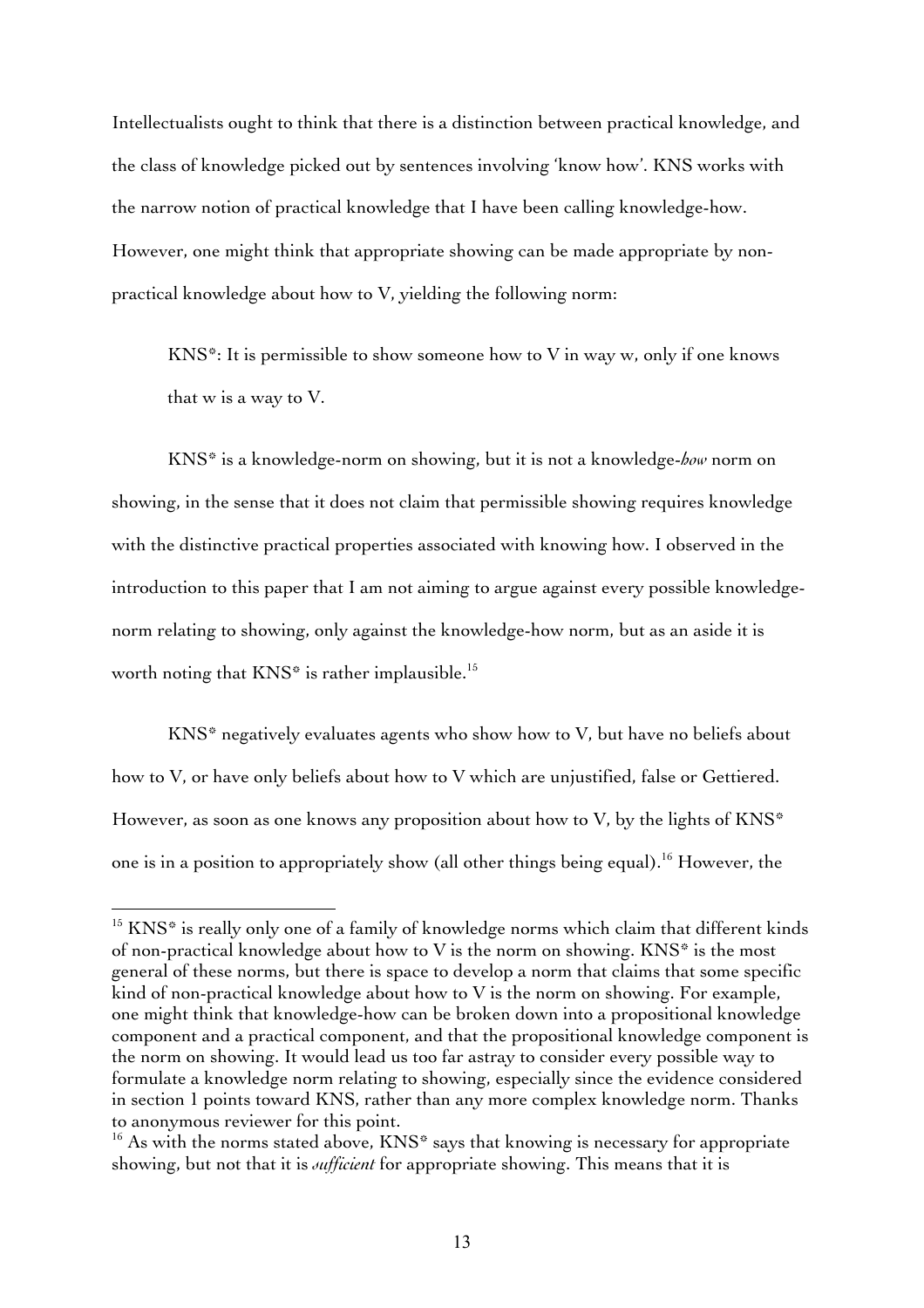kind of propositional knowledge which KNS\* deals in is extremely easy to come by. If Jared reads his skiing manual, and learns that the way to ski is to bend your knees and lean forward, then he knows of some way that it is a way to ski. In fact, even before he has read the skiing manual we might think that Jared knows the relevant kind of proposition, so long as he knows that *skiing* is a way to ski. According to KNS\* Jared can therefore be in a position to appropriately show having read the skiing manual – or even before he has read the manual. But, Jared seems like exactly the kind of teacher who ought to be negatively evaluated by the epistemic norm on showing. KNS\* does not provide this negative evaluation because the kind of propositional knowledge it deals in is far too easy to come by.17 I take that that KNS\* does not state a sufficiently demanding standard to provide a plausible norm on showing.

The existence of alternatives to KNS is significant for two reasons. It means that any view about the norm of assertion can be extended to a unified norm of pedagogy, thereby gaining the virtue of generality that B&T claim is distinctive of knowledge norms. Furthermore, on the face of it each of these norms is in a position to explain at least some of the conversational data set out in section 1. This means that the supporter of KNS not only needs to show that the knowledge norm can explain the conversational data, but also to show that this norm can explain the conversational data *better* than that the various

compatible with KNS\* that even when an agent has knowledge, their showing can be inappropriate, for some reason other than ignorance. For example, we might think as the cases of assertion and action there are *high-stakes* teaching cases, in which *more* than knowledge is required for appropriate teaching (Brown 2008 174-81; 2010 555-6). Thanks to an anonymous reviewer for this point.

 $17$  The supporter of KNS\* might argue that there is some other explanation for the inappropriateness of Jared's showing (see footnote 16), but it is difficult to see what that explanation might be: Jared's showing seems to be a paradigm case in which showing fails precisely because it does not meet the relevant epistemic standard. Jared's case certainly seems rather different from the high-stakes cases in which knowledge is insufficient for assertion.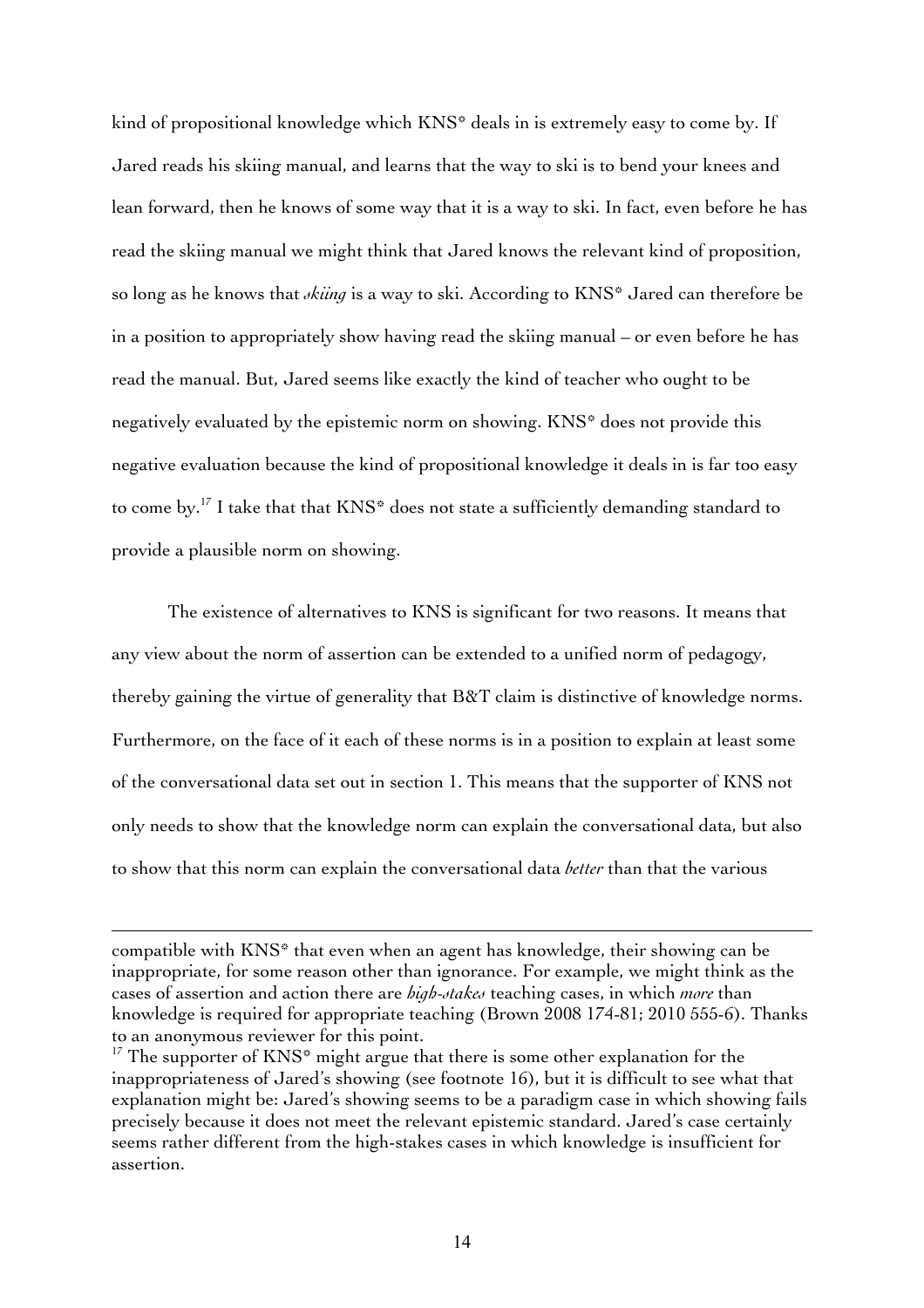competing norms. If the truth norm can explain the conversational data as well as the knowledge-norm, then this data is neutral between TNS and KNS.

#### **2.2. What is Showing Anyway?**

B&T seem to have in mind an extremely wide notion of showing. They appeal to a structural analogy between assertion and showing:

Just as knowing that is the norm of *information* transmission, knowing *how* is the norm of *skill* transmission. In brief, just as knowing is the norm of *telling*, so too knowing is the norm of *showing*. (2014: 17)

In this passage B&T suggest that we should use the notion of showing to pick out the general activity of skill transmission. Skill teaching is heterogeneous (Hawley 2010: 400- 1). One can teach skills by giving instructions, by engaging in guided practice, by explaining principles, by giving constructive criticism, or even by *telling* someone how to do it. It is not obvious that we would think of all of these activities as involving showing in the everyday sense. Rather, our intuitive notion of showing seems to pick out a kind of teaching in which a teacher non-linguistically represents how to do something, paradigmatically by actually doing that activity herself.

Here the supporter of KNS is faced with a choice-point, concerning how to think of showing. To understand the options here, let's introduce some stipulative terminology. Let's call the general species of pedagogy involved in skill-transmission *teaching,* which includes all of the kinds of pedagogy listed in the previous paragraph*.* Within this general category, we can distinguish a category of *instruction,* which excludes testimony, but includes all non-linguistic representation, such as the use of diagrams and teaching by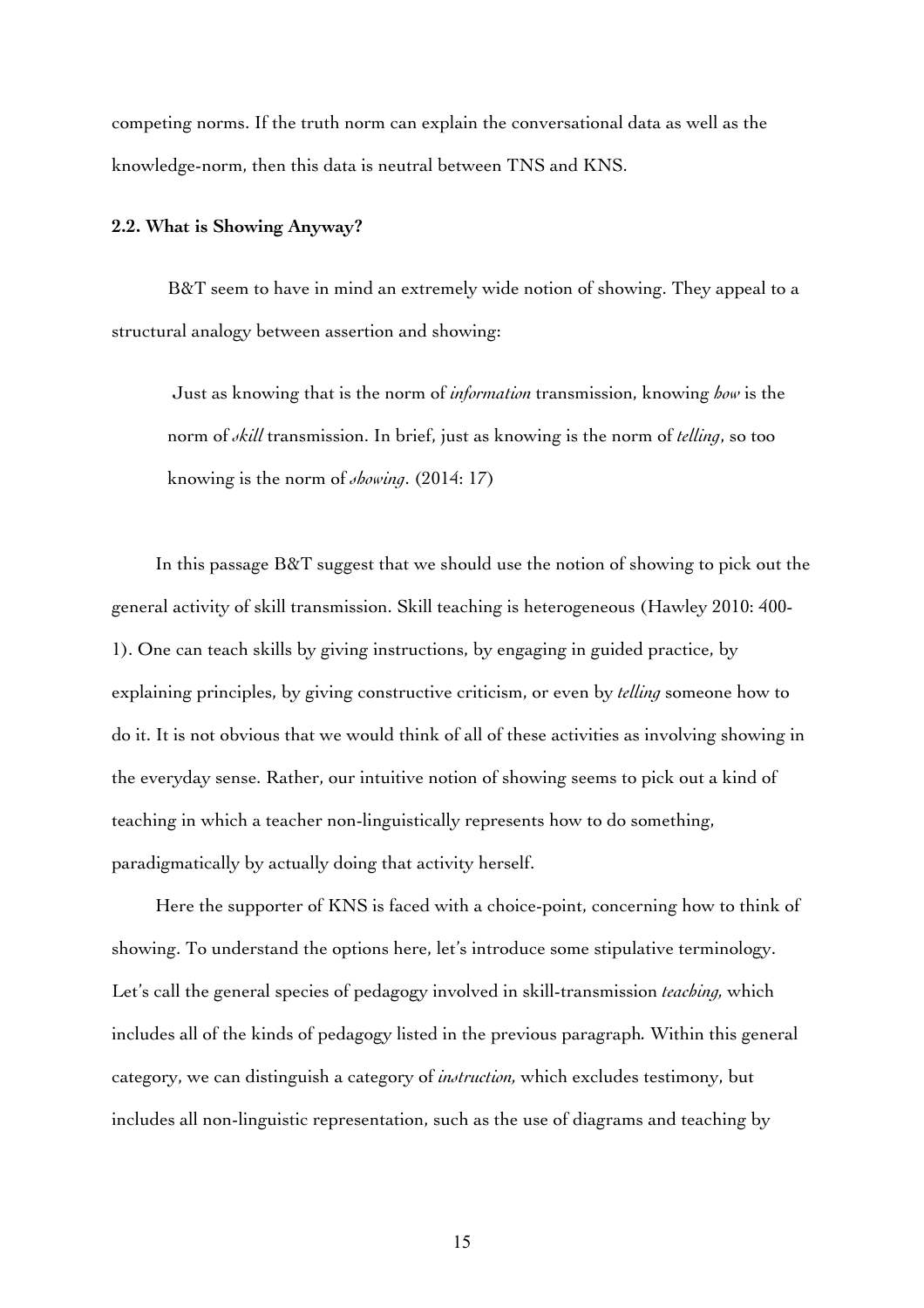doing. Finally, let's distinguish a category of *demonstration*, which picks out teaching by doing, of which the paradigm will be doing the activity whilst saying '*this* is the way to V'.

The question for the supporter of a knowledge-how norm is whether they want to endorse a knowledge-norm on teaching (KNT), instruction (KNI), or demonstration (KND).

KNT: It is permissible to *teach* someone how to V, only if one knows how to V.

KNI: It is permissible to *instruct* someone how to V, only if one knows how to V.

KND: It is permissible to *demonstrate* how to V, only if one knows how to V.

The existence of these interpretations of KNS is not itself a problem for the supporter of KNS, but it does point toward the dilemma in the next section.

# **3. A Dilemma for KNS**

Having distinguished various interpretations of KNS, I argue that the supporter of KNS faces a dilemma. On the one hand, if they go for the more ambitious norms (KNT or KNI) then they face counterexamples of teachers who know how to teach but not to do, meaning that they can teach their students how to do something without knowing how to do that thing. I will call these examples cases of teaching *generative teaching*, in light of the fact that these cases are somewhat structurally similar to Lackey's Creationist Teacher case (2008 C4). On the other hand, if the supporter of KNS settles for the narrower norm (KND) they can avoid worries about generative teaching, but the apparent normative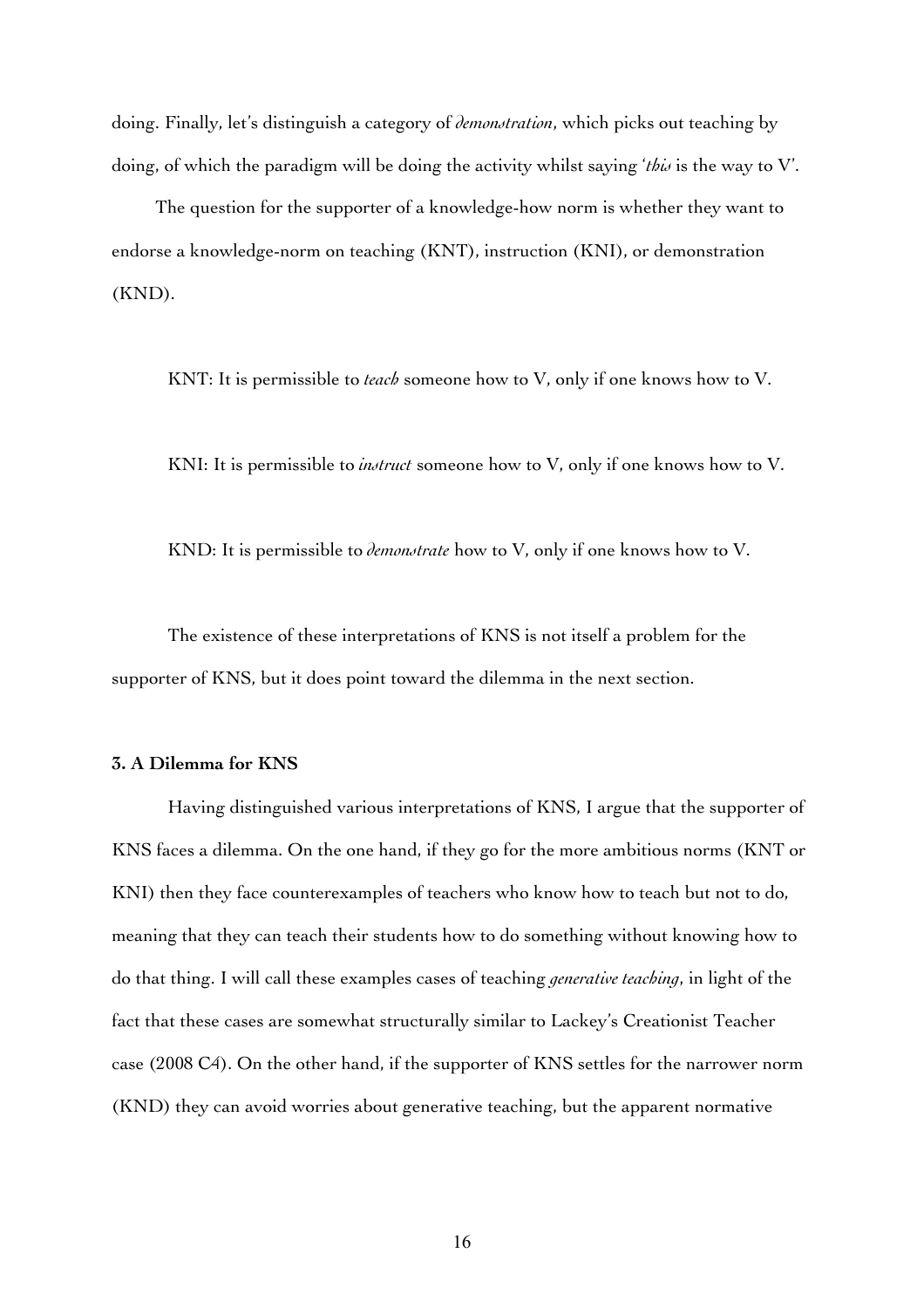connection between knowledge-how and demonstration can be explained away by general connections between knowledge-how and action, leaving the norm unmotivated.

## **3.1. Generative Teaching**

Let's first focus on the broadest norm: KNT. I will argue against this norm in two stages: first arguing that it is *possible* to teach someone else how to V without knowing how to V by considering some real-life examples of generative teachers who successfully teach how to V whilst lacking a necessary condition for knowing how to V, and secondly contending that generative teaching can be *epistemically permissible* by considering a hypothetical example of generative teaching.

It is not that uncommon to find people teaching others how to do things that they themselves do not know how to do. A prominent example from music is Carmine Caruso, one of the most celebrated brass teachers of the last century. Julie Landsman (a famous Caruso student) describes Caruso thus:

Although he played Saxophone, Violin, and Piano, his specialty was *teaching*, and he particularly specialised in teaching brass players to have great chops.<sup>18</sup>

The important point is that although Caruso was a specialised brass teacher, he did not play—or know how to play—*any* brass instruments. In an interview, Landsman reports that Caruso would take her to musical conventions in order to demonstrate his exercises for brass instruments, because Caruso couldn't play any of his own exercises.<sup>19</sup> Thus, Caruso's teaching was generative: he taught his students skills that he did not

 $18$  (Landsman, 2014)

<sup>&</sup>lt;sup>19</sup> (HipBoneMusic, 2016).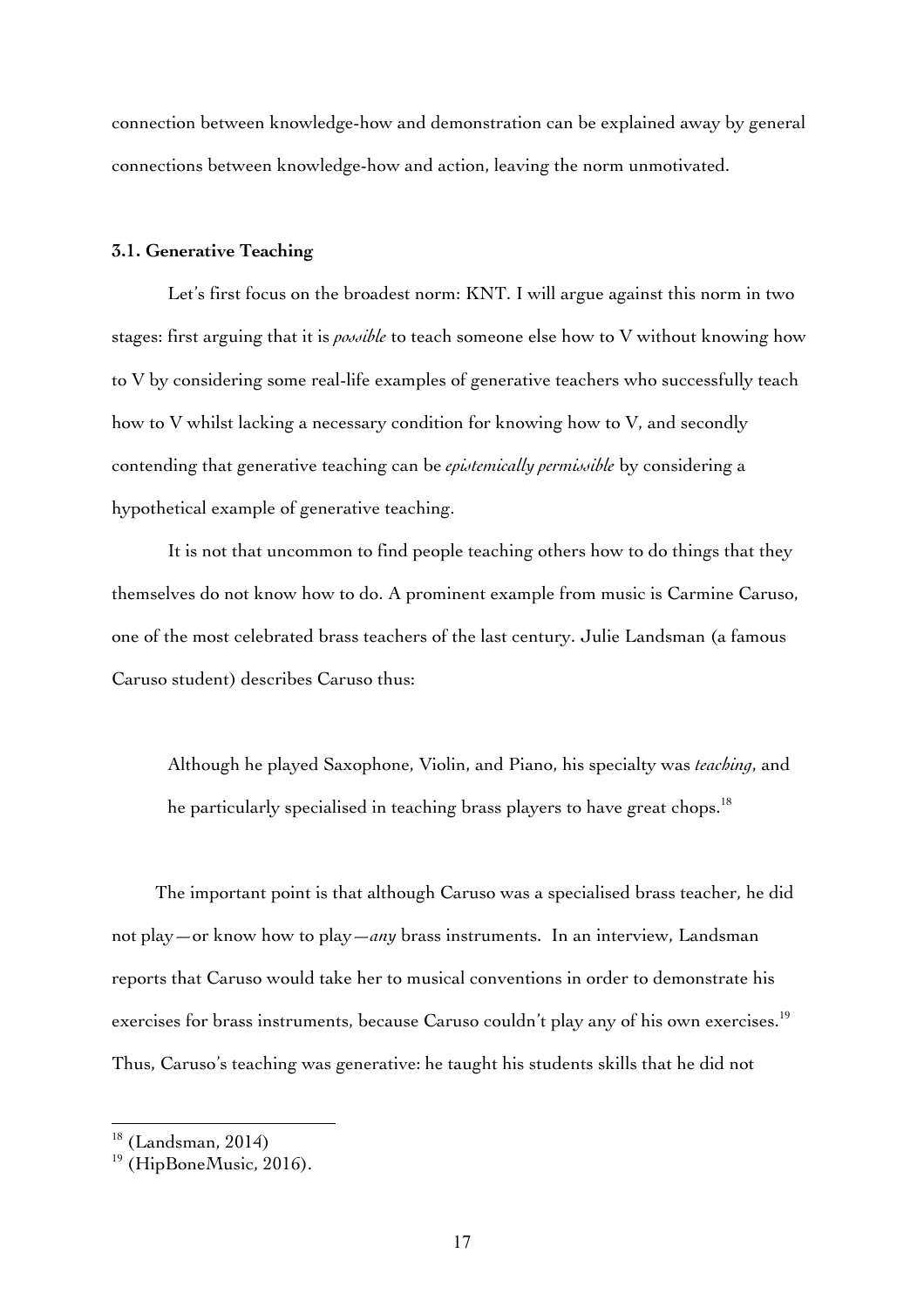himself possess. Caruso's case is striking because he is a legendary teacher and his students were world-class musicians, but I take that it is not at all unusual for young children to be taught by someone who doesn't play that instrument. An online guide to the Suzuki method makes this point nicely:

Do parents need to learn how to play first? No. Parents are not required to learn to play the violin first, […] My job as a teacher is to teach the parent how to teach the child. My goal is to prepare the parent for this challenging task, and the musically inexperienced parent can become an excellent home teacher.<sup>20</sup>

There are also examples of sports coaches engaging in generative teaching. Many para-sports coaches are non-disabled. For example, a wheelchair rugby team might be taught by a non-disabled coach who doesn't even know how to get about in a wheelchair. $21$ Competitors in artistic gymnastics often have coaches of the opposite gender, despite the fact the male and female disciplines involve different apparatus and scoring systems. This means that a male coach might teach a female competitor how to use apparatus which he has not himself mastered.<sup>22</sup> It is also common to find coaches who switch sports during their coaching career, coaching in sports that they haven't competed in. For example, Team Sky's performance manager Tim Kerrison started out competing in rowing, before going on to coach Olympic swimming, then cycling. Plausibly Kerrison teaches cyclists

 $^{20}$  http://mainesuzukiviolin.com/lessons/ Thanks to Matthew McGrath for pointing this passage out to me.

 $^{21}$  In a piece about the role of non-disabled athletes in para-sports, Chuck Aoki relates that whilst he was playing for the US wheelchair rugby team, half of the coaches were nondisabled https://www.paralympic.org/blog/chuck-aoki-do-able-bodied-people-belong-parasport#!prettyPhoto.

 $^{22}$  Of the female artistic gymnasts currently profiled on the British Gymnastics webpage, 3 of 13 have male coaches. https://www.british-gymnastics.org/gymnast-profiles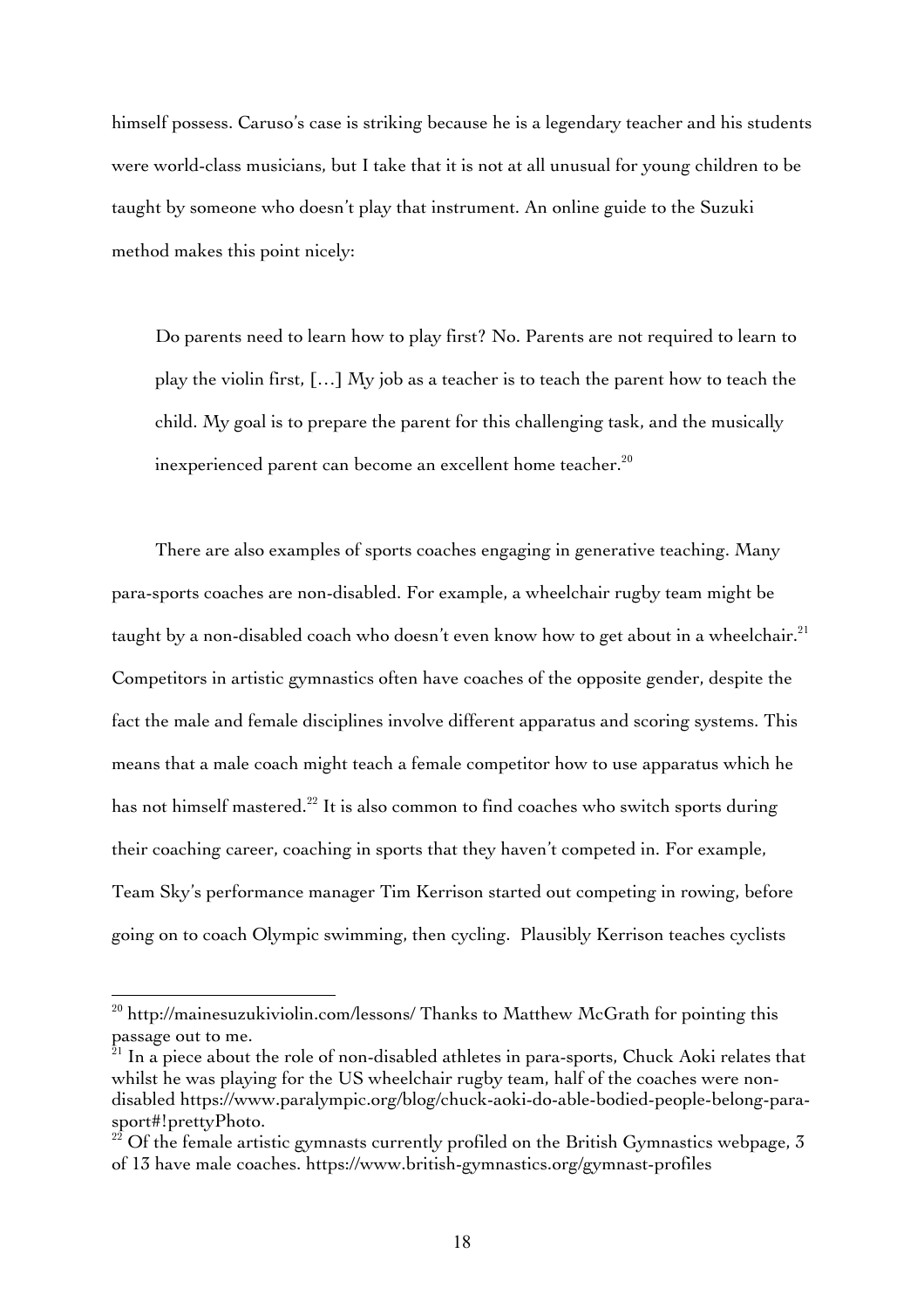various high-level techniques that he does not himself know how to do, such as how to descend mountains on a bicycle at speeds over 90km/h.

I suggest that just as cases of skilled sportspeople who are unable to teach others show us that being skilled at *doing* does not entail being skilled at *teaching*, the cases gives in the previous paragraph show us that being skilled at *teaching* does not entail being skilled at *doing*. Following Noë (2005: 283-4) and Stanley (2011: 128), I want to suggest that some teachers know *how to teach* without knowing *how to do*. Although in some cases successful teaching may be informed by knowledge-how to do, in other cases successful teaching can be informed by merely knowing how to teach.<sup>23</sup> When a teacher who knows how to teach V-ing, but not how to V teaches a student how to V their teaching will be generative, because the teacher will inculcate in their student knowledge which the teacher does not herself possess.

We can get further support for the distinction between knowing how to do and knowing how to teach from the empirical literature on the psychology of skill (Brownstein 2014: 557-8), (Montero 2016: 87-91). Flegal and Anderson (2008) found that skilled golf players who describe their performance before acting end up performing less well, whereas novice golf players are not adversely affected by describing their performance (see also Beilock et al 2002). Flegal and Anderson explicitly connect this result to teaching, saying:

 $23$  This distinction suggests a general recipe for coming up with counterexamples to KNT. Whatever one thinks of the distinction between skill at doing and skill at teaching, take a case of someone who is skilled at teaching something but not at doing it, and ask whether that agent's teaching is epistemically permissible. I take it that there be at least some cases in which this kind of teaching is permissible.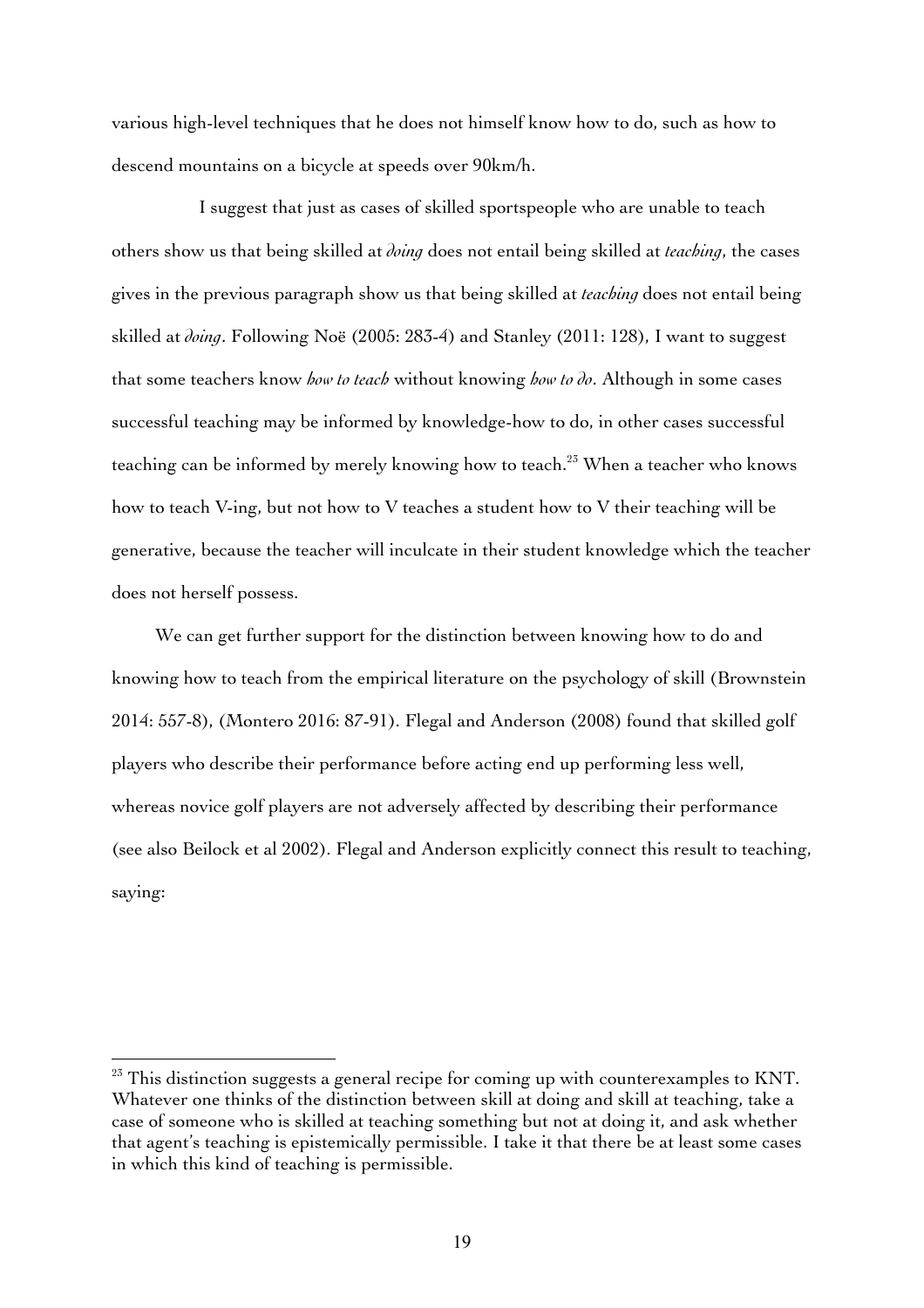To the extent that instructors themselves are skilled in what they teach, the recurring need to reflect upon and articulate the basis of their skill [in order to teach] may pose costs to their performance. (2008: 931)

Their thought is that at a certain level of skill, teaching actually *undermines* skilful performance; meaning that those who teach can't do. There is also evidence suggesting that the more a skill is proceduralised, the less an agent is able to describe or remember their performances (Keele and Summers 1976, Brown and Carr 1989, Beilock and Gray 2012). If we think that the ability to describe—or at least decompose—one's own performance is an important part of being a successful teacher, this suggests that being highly skilled at doing also presents a barrier to teaching.

The existence of cases of generative teaching is interesting, but the question that matters to the supporter of KNT is whether there are cases in which generative teaching is *epistemically permissible*. Prima facie, there is nothing inappropriate about the teaching in the cases discussed in above, but to get clear on this issue let's consider a cleaned-up hypothetical example of a teacher who doesn't know how to do:

**COACH:** Janine is a trampoline teacher who specialises in teaching advanced students to perform a double back somersault. This is a difficult move to learn, and requires a good deal of careful practice. Janine is very skilled at giving instructions and constructive criticism and has a very high success rate at teaching this move. However, although she has the physical capacity to perform the move, Janine has never taken the time to learn to do it herself, because of her heavy teaching load.<sup>24</sup>

 $24$  For a similar case see (Stanley 2011: 128)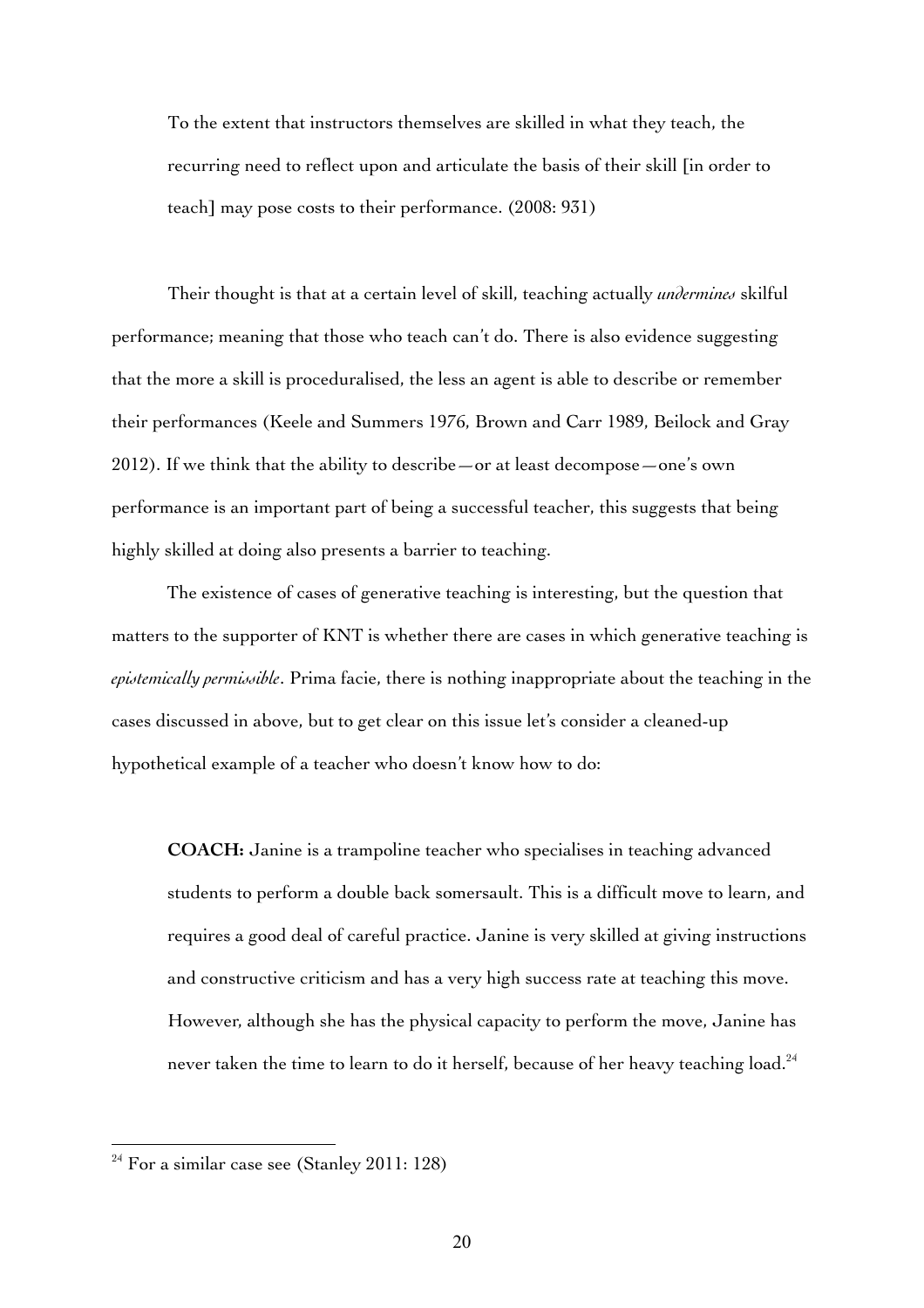This case is structurally similar to the real-life cases considered above. Janine has mastered the activity of teaching other people to do a double back somersault, and she can successfully teach her students to do the move. However, she has never actually learnt to do it. The fact that Janine hasn't learnt to do the move—together with the reasonable assumption that this knowledge is not innate—entails that it is built into the case Janine does not know how to do a double back somersault. Janine lacks one of the necessary conditions for knowing how to do the move: having *learnt* to do it. Furthermore, there seems to be nothing at all inappropriate—epistemically or otherwise—about her teaching. Janine's teaching is intuitively just as permissible as that of her colleagues who do know how to do the move. This means COACH is a counterexample to KNT: it is a case of someone who doesn't know how to do something successfully and permissibly teaches someone else how to do that activity.<sup>25</sup>

There are three ways in which a supporter of KNT can respond to COACH: they can argue that Janine really *does* know how to do the move, that Janine's teaching is not properly generative, or that her teaching is impermissible.

First, the claim that Janine knows how to do a double back somersault. This line can seem pretty appealing. It would be natural to say:

(2) Janine knows how to do a double back somersault.

and unnatural to say:

 $25$  Here is another recipe for cases of generative teaching. If one thinks that knowledgehow can be undermined by Gettier-type luck (Stanley and Williamson 2001: 435), (Poston 2009), (Cath 2011), (Carter and Pritchard 2013), then there will be cases in which someone lacks knowledge how due to the presence of luck, but would otherwise be as well-placed to teach as someone who did have know-how. Thanks to Jessica Brown for this point.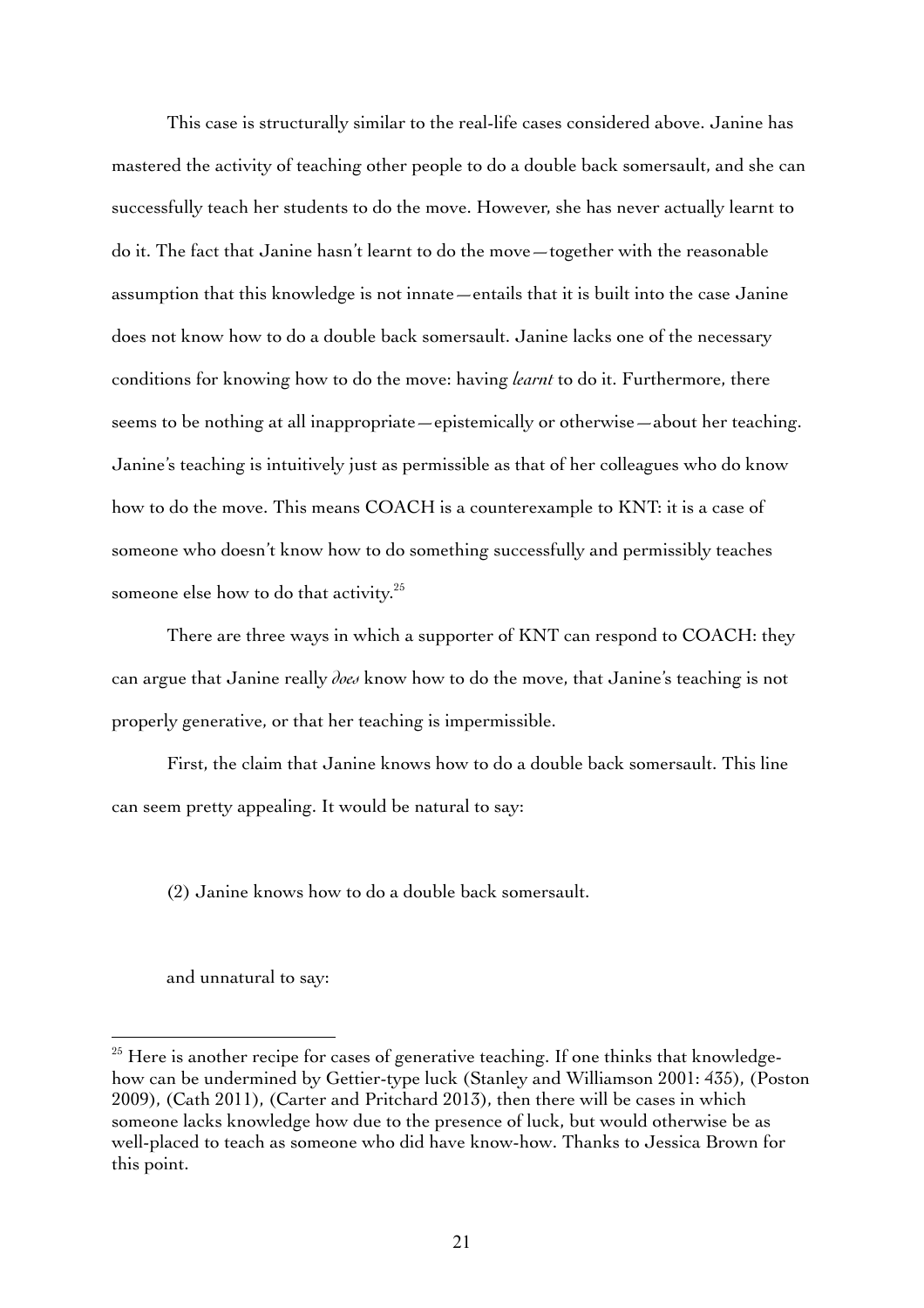(3) Janine *doesn't* know how to do a double back somersault.

which we might take as evidence that Janine really does know how to do a double back somersault. In thinking about this issue we need to bear in mind the limitations of conversational evidence for determining whether an agent has genuine knowledge-how. Sentences of the form 'S knows how to V' admit of a number of readings, and it is widely accepted in the know-how debate that at least some of these readings do not pick out the philosophically distinctive kind of propositional knowledge (Stanley and Williamson 2001 422-25), (Noë 2005: 284 note 4), instead picking out knowledge how *one* can do something, or knowledge how something *ought* to be done. When we are interested in finding out whether someone has know-how, what matters is not just whether we can utter a truth by saying that they 'know how', but whether their knowledge has the properties distinctive of practical knowledge. If the supporter of KNS starts saying that any knowledge picked out by 'knows how' counts as practical knowledge, then they quickly end up working not with KNS, but with KNS\*, which claims that appropriate showing requires only non-practical propositional knowledge. As observed above, KNS\* is implausible because it does not provide a sufficiently demanding standard on appropriate showing.

Intellectualists and Anti-Intellectualists will have different things to say about what makes knowledge-how distinctively practical. Intellectualists claim that practical knowledge requires knowing a proposition under a *practical mode of presentation* (Stanley and Williamson 2001: 428-30), (Stanley 2011: 122-30), whereas Anti-Intellectualists often claim that practical knowledge requires the *ability* to perform the activity known (Rosefeldt 2004), (Noë 2005), (Glick 2012). Either way, Janine's knowledge about the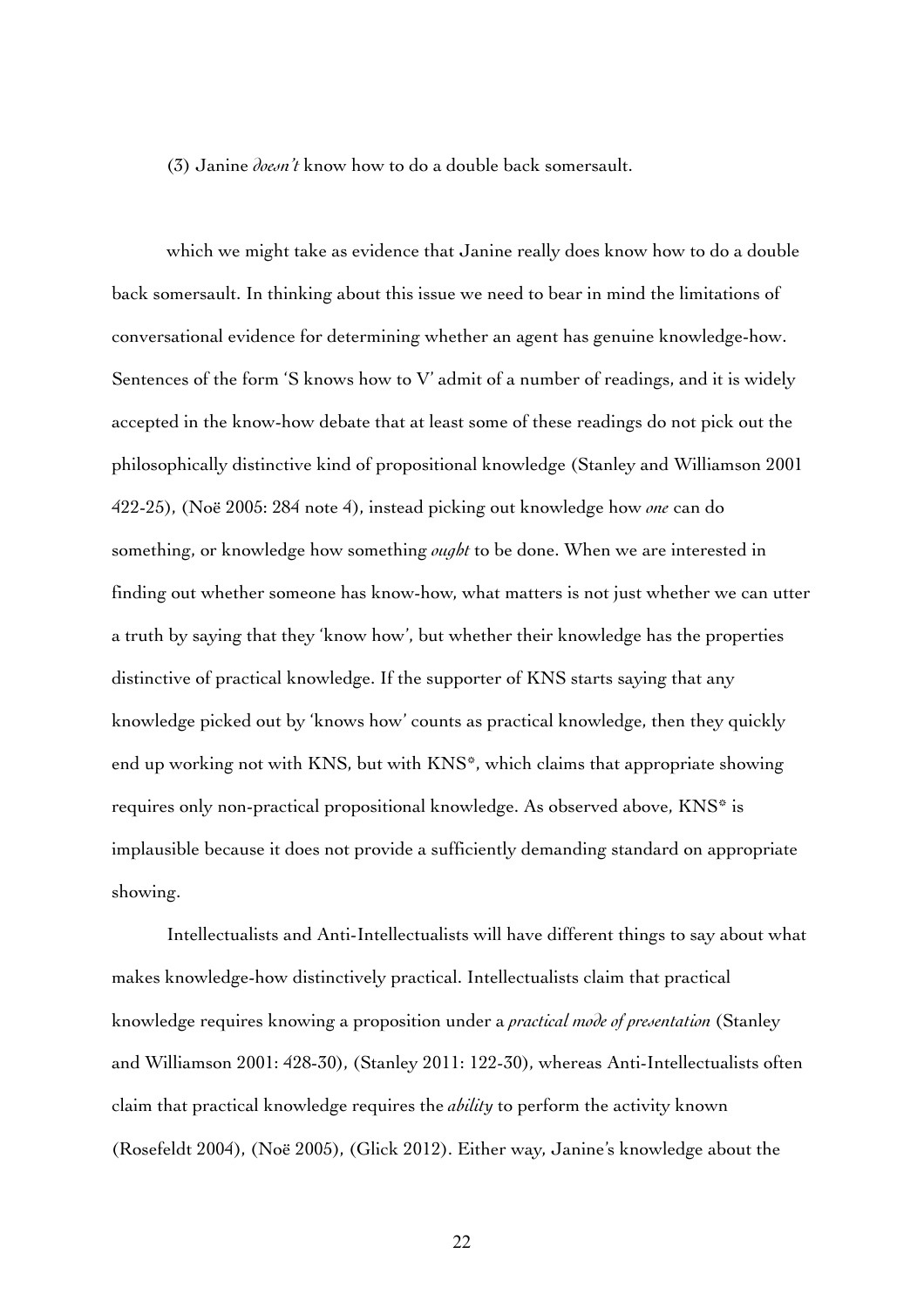double back somersault fails to qualify as practical knowledge.<sup>26</sup> Janine can recognise a double back somersault and she can distinguish good instances of the move from bad ones. But it seems implausible that she thinks about a way of doing the move in a practical way. After all, she's never done the move. Janine also seems to lack the kind of ability that might be associated with practical knowledge. As things Janine is not in a position to do a double back somersault: she's never learnt to do one.

It is worth pointing out that Janine's case is significantly unlike the cases of ageing teachers in which an agent knows how to do something, but cannot do it because of physical incapacity (Carr 1981: 53), (Stanley and Williamson 2001: 416). An ageing teacher is *in a sense* able to act,<sup>27</sup> in that in the closest worlds in which their epistemic state is kept the same, but they have relevant physical capacities, and external conditions for performance are met, they will successfully act. In the actual world their ability is masked by external conditions or bodily incapacity. However, Janine meets all of the physical and external conditions for doing a double back somersault in the actual world: she is strong enough, she has access to a trampoline, she isn't afraid of bouncing, and so on. What stands in the way of Janine doing the move is not some environmental barrier or physical impairment, but just not having done enough practice. By contrast, the standard way to understand cases of ageing teachers is to think that these teachers have done all of the practice, but have lost the ability to exercise their knowledge. Although it is undeniably tempting to think that the COACH case is like the cases of ageing teachers, in actual fact the cases are importantly dissimilar. I suggest that not having done practice presents an *epistemic barrier* to success, rather than masking Janine's underlying ability. What Janine

 $26$  Because this example goes through on both Intellectualist and Anti-Intellectualist theories I need not make any particular assumptions about what makes knowledge-how practical, in particular whether knowledge-how requires being able to act. Thanks to an anonymous reviewer for raising this issue.

 $27$  In the sense of having what Glick calls 'internal' ability (Glick 2012).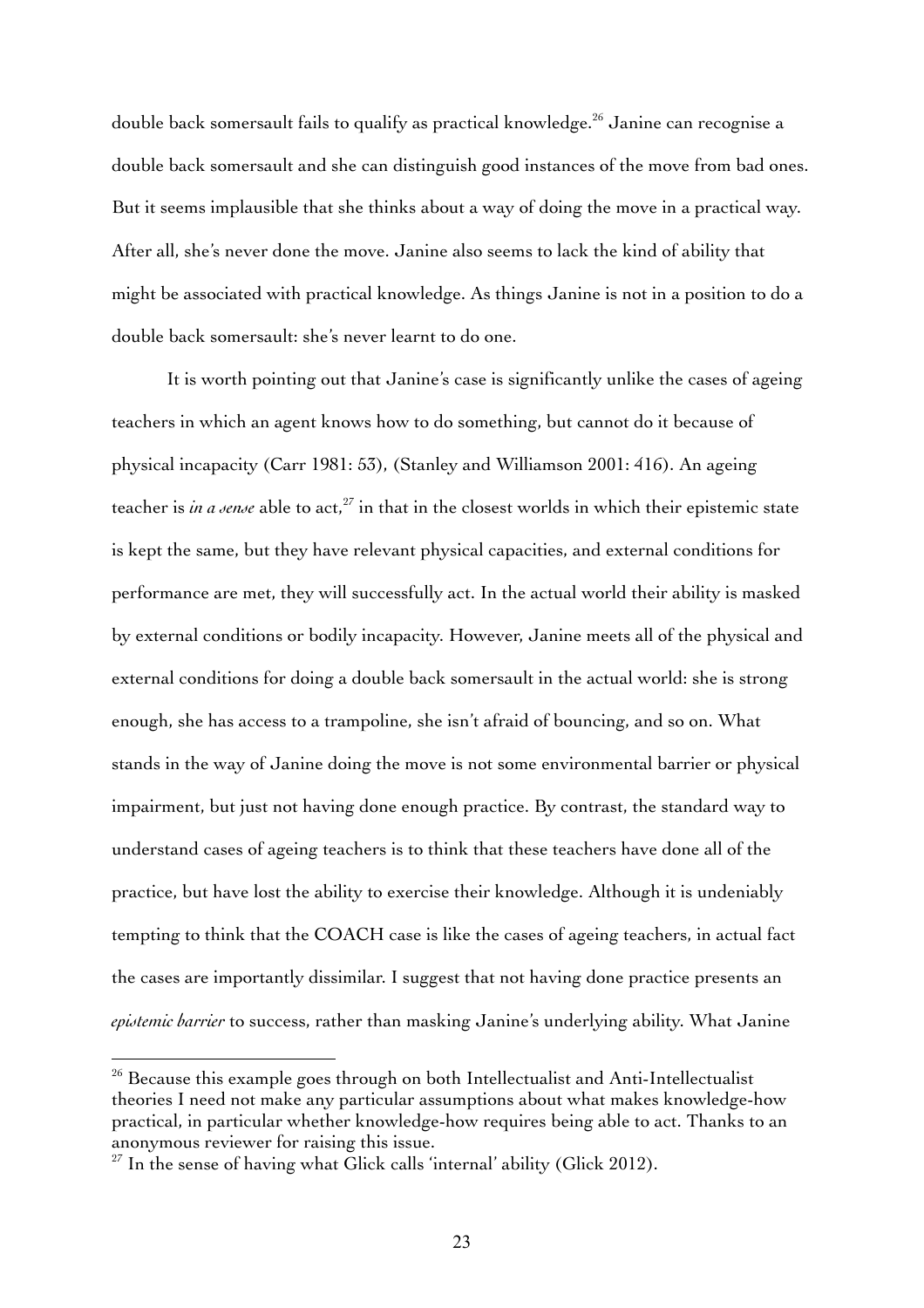acquires by practicing is not greater physical strength—we can imagine that she is already strong enough to do the move—but *knowledge how to do the move*. One way to put the general point is that both Intellectualists and Anti-Intellectualists ought to think that at least some practical knowledge—such as knowing how to do the double back somersault—require a process of deliberate practice.<sup>28</sup> Since Janine hasn't done the practice, she doesn't count as having practical knowledge by the lights of either Intellectualists or Anti-Intellectualists.

If Janine does not have practical knowledge, why does it seem intuitively correct to ascribe knowledge-how to her? Plausibly Janine does have lots of non-practical knowledge about the double back somersault (some of which can be picked out by the non-practical readings of 'S knows how to V'). She might have non-practical propositional knowledge about *how the move is done*, *how one ought to do it*, and *how to learn to do it*. It is also not at issue that she knows how—in the practical sense—to *teach* others how to do the move. The fact that Janine has various pieces of non-practical knowledge allows us to explain our intuitive judgements about sentences (2) and (3). We can truly ascribe knowledge to Janine by using (2), but only insofar as we are picking out her non-practical knowledge about *how the move is done*, or about *how one ought to do it*. Similarly, we might think that the denial in (3) can be read either as saying that Janine knows nothing about the double back somersault, or as implicating that she is not well-placed to teach the move. <sup>29</sup> Since she does know something about the move, and certainly knows how to teach it, we might trace the weirdness of the sentence back either to the false assertion that she

<sup>&</sup>lt;sup>28</sup> I don't want to suggest that *all* practical knowledge requires practice; only that some does (Hawley 2010:401). There is a large body of empirical evidence stressing the importance of deliberate practice for skill acquisition. See (Ericsson 2006), (Ford et al. 2015).

 $29$  Asserting 'S knows how to V' often implicates 'S can teach you to V', and denying it can plausibly generate the opposing implication.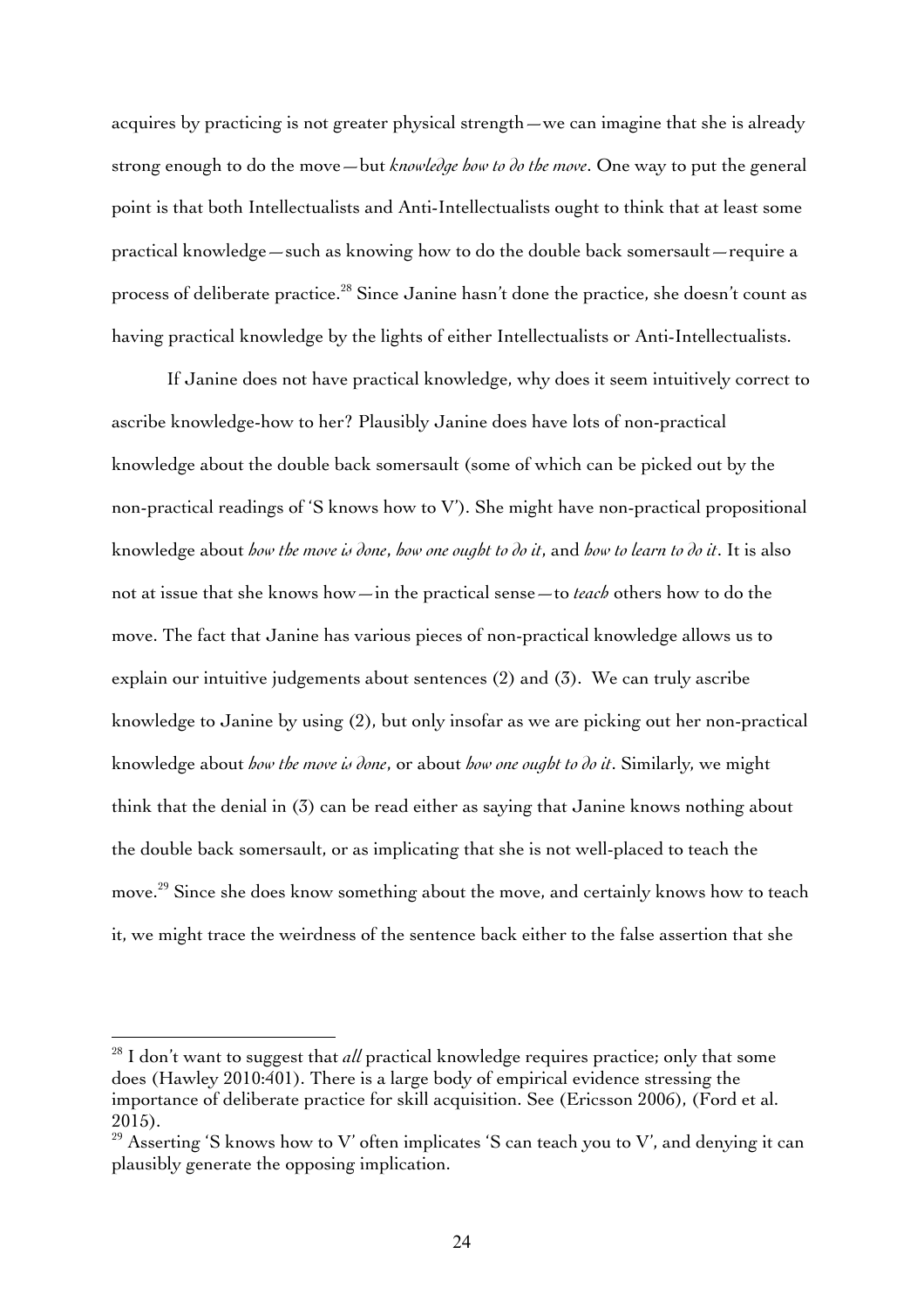knows nothing about the move, or the false implicature that she does not know how to teach it.

A second response to COACH is to argue that although Janine doesn't know how to do the move, her teaching fails to be properly generative. This response comes in several flavours.

One might say that Janine only gives her students *beliefs* about how to do the double back somersault. This way of reading the case is pretty implausible, since it is clear that Janine's students end up not just having beliefs about how to do a double back somersault, but actually *knowing* how to do this move. This knowledge also seems to have its source in Janine. Consider Janine's colleague Lucy, who knows how to do the double back somersault but is unable to do it. Lucy might employ the same teaching methods as Janine to teach her students. If Lucy employs these methods, we would certainly want to say that she generates knowledge of how to do a double back somersault in her students. Since Janine's methods are the same there seem to be no good grounds for denying that Janine also generates knowledge in her students.

Another possibility is that Janine does not teach her students anything at all. One might think that Janine is like a swimming teacher who pushes their students into the pool in that she merely causes her students to learn (or perhaps to teach themselves, see (Ryle 1971)). It is a difficult question where to draw the line between teaching and merely causing to learn, but I think that it is pretty clear that we should think of what Janine does as genuine teaching. In the case of the swimming teacher, there are a number of indications that teaching has not taken place. For example, the students do not rely on the teacher's judgement, and the teacher cannot claim any credit for their knowledge. By contrast Janine's students will rely on her judgement and Janine can take credit for her students learning to do the move. It seems wrong to think of her students as being self-taught.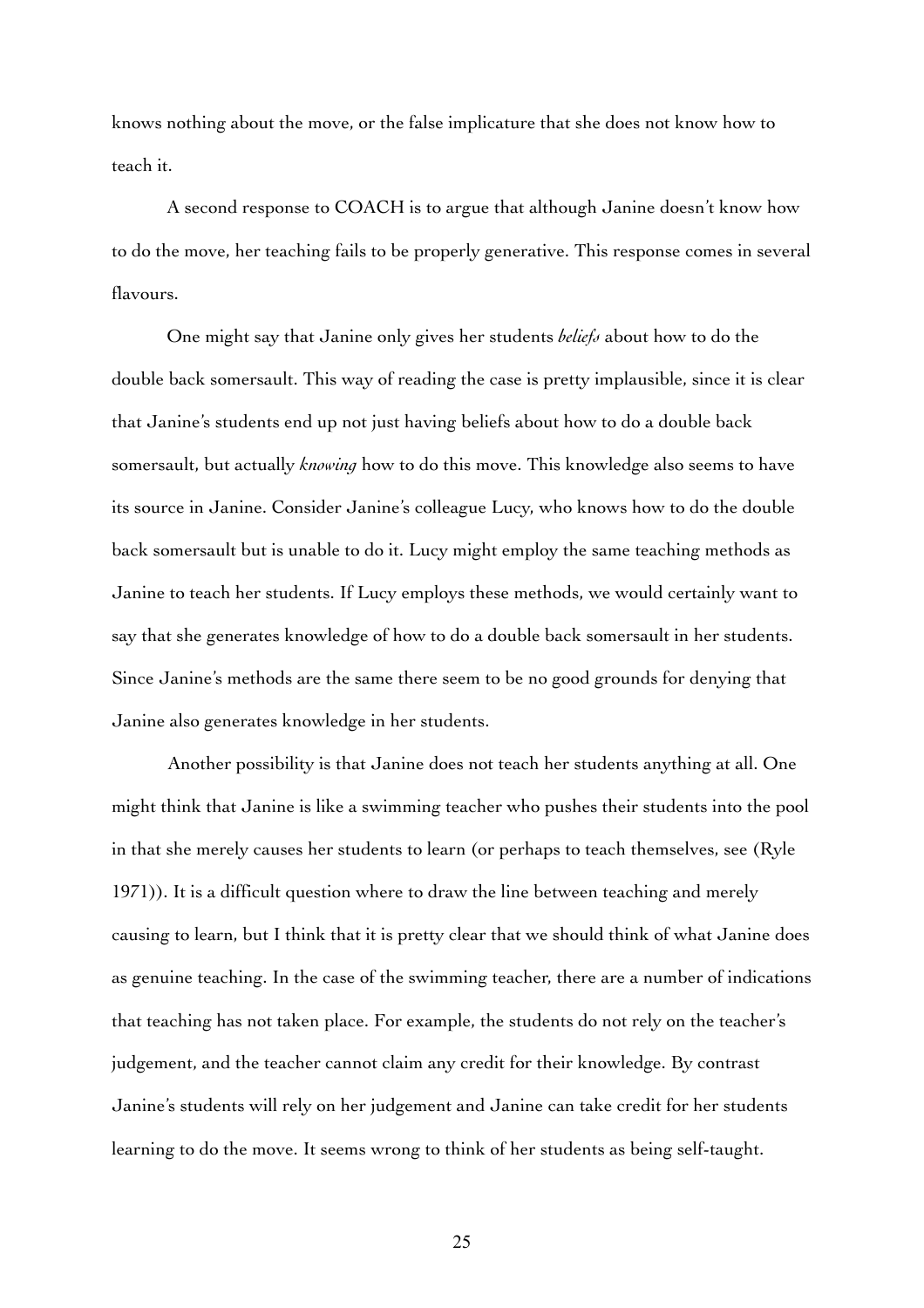A final strategy to argue that Janine's teaching is non-generative is to fine-grain the content of her teaching. Although Janine doesn't know how to do a double back somersault, as I pointed out above she plausibly knows how *one ought* to do this move. The supporter of KNT might say that what's really going on in this case is that Janine is teaching her students *how one ought to do the move,* meaning that her teaching is not generative, since she knows how one ought to do the move. Although this is a true description of Janine's teaching that is non-generative there remain many other descriptions of her teaching that *are* generative. We can legitimately describe Janine as simply teaching her students *how to do a double back somersault*. Presumably the supporter of KNT would also want to say that Lucy – Janine's knowable but unable colleague – teaches her students how to do a double back somersault, making it difficult to see how to deny that Janine teaches her students the same thing.

We are left with the claim that Janine's teaching is inappropriate. I think that this line is a non-starter. Unlike in the cases of generative teaching, where there might be thought to be a sense in which the testifiers are being deceitful (Lackey 2008: 115-19), or breaking an epistemic rule in order to achieve a worthwhile result, Janine's teaching seems impeccable.

Real-life cases of generative teaching, together with empirical evidence for a distinction between skill at teaching and skill at doing suggest that it is possible to teach other people how to do something without knowing how to do it. This result in itself is interesting, since it undermines a picture of skill-teaching as the *transmission* of skill (Ryle 1971: 217, 2009: 465), (Small 2014, p. 91) since in cases of generative teaching, the teacher does not have the knowledge which is inculcated in the students. However, the important result for the debate about epistemic norms is that the teaching involved in COACH whilst generative is nonetheless epistemically permissible. This shows us that knowing how to V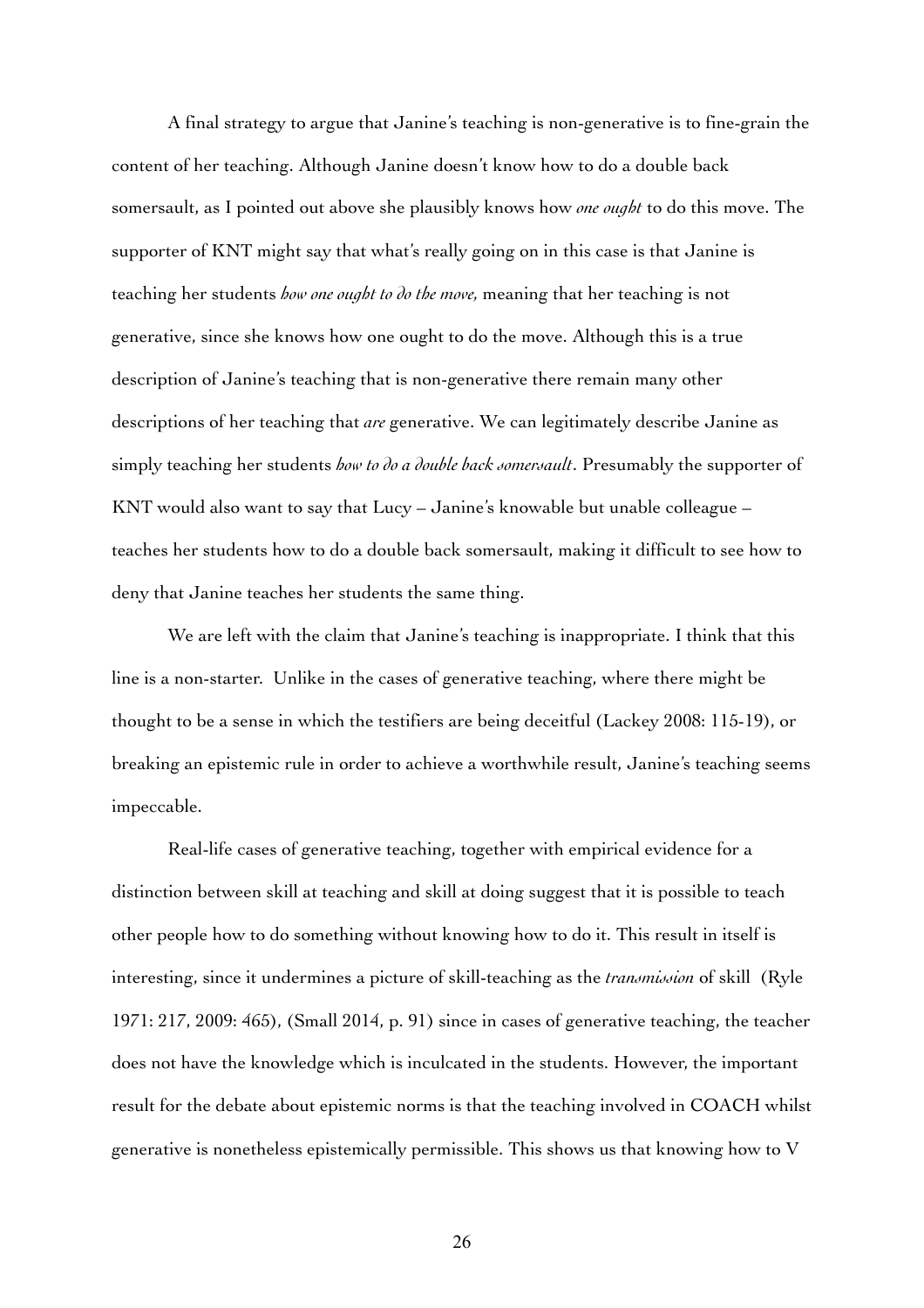is not a condition on permissible teaching, meaning that KNT is false. In at least some cases merely knowing how to teach can be good enough for appropriate teaching*.*

## **3.2. Generative Instruction**.

Since COACH involves teaching via testimony and constructive criticism, this case does not function as a counterexample to KNI and KND, which understand showing more narrowly. Let's now consider the narrower norm KNI, which concerns the category of non-linguistic skill-teaching which we are calling *instruction*:

KNI: It is permissible to instruct someone how to V, only if one knows how to V

In order to find a counterexample to KNI, we need to find a case in which a teacher appropriately teaches her student how to do something by instruction without herself knowing how to do it. Consider the following case of generative instruction:

**TWISTER:** Laura is a diving coach. She had a fairly distinguished county career, but got badly injured meaning that she never learnt to do some of the more difficult moves. For example, she never learnt to do a back somersault. After her injury, she threw herself into coaching and has become a distinguished coach. She is currently teaching Tom a move called *The Twister*. Laura knows that the Twister is a fiendishly complicated move involving two and half back somersaults together with two and half twists. Tom already knows how to do the twists and somersaults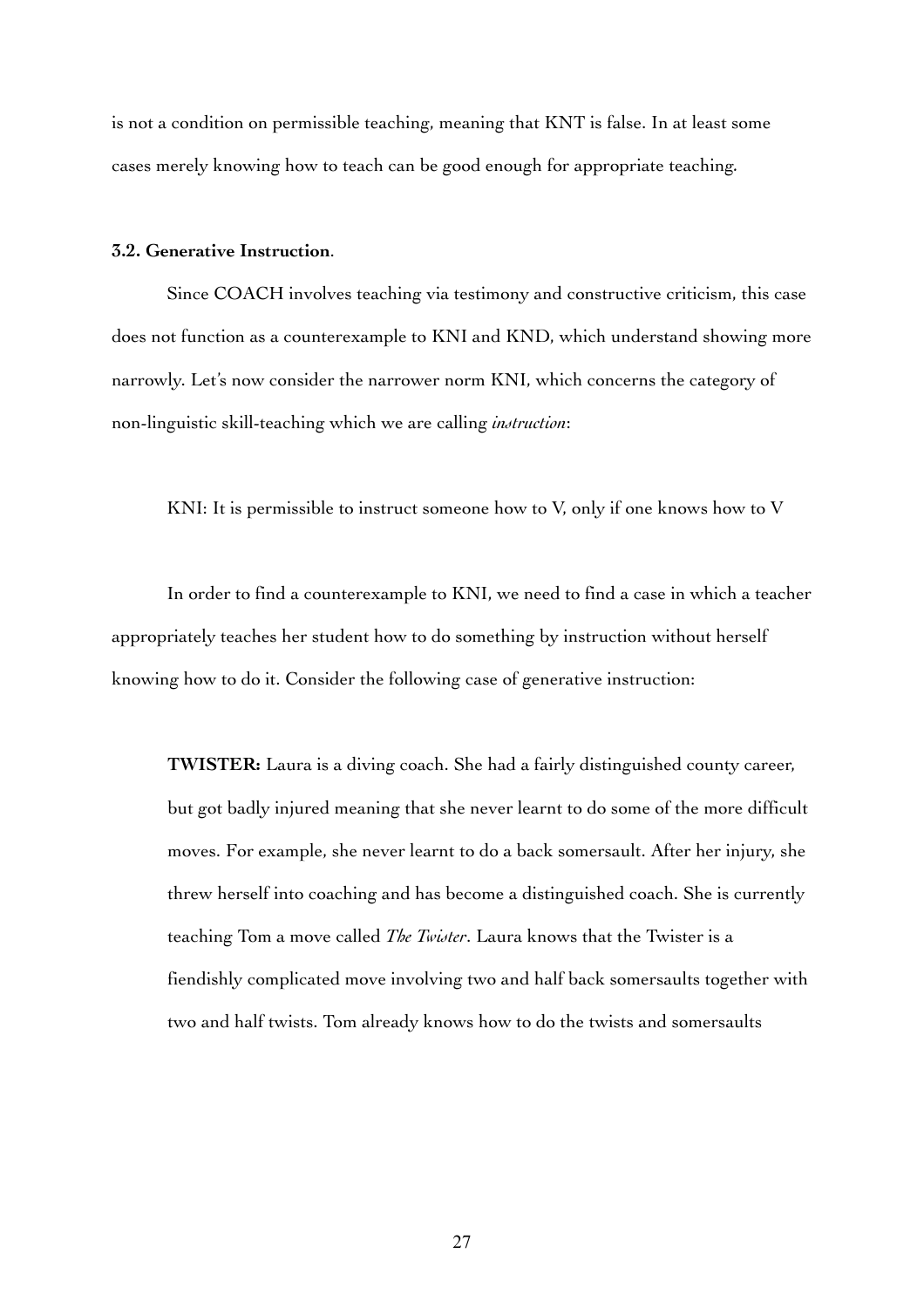separately, and Laura draws up a diagram explaining how to put the two moves together. Tom quickly gets it, and has soon mastered the move. $^{30}$ 

In this case, Laura instructs Tom on how to do The Twister by drawing up a diagram explaining how the various parts of the move fit together. We are to suppose this kind of instruction successful, and it certainly seems that there is nothing inappropriate about Laura's teaching. However, I think that we should deny that Laura knows how to do the Twister. In order to know how to engage in any complex activity – in the practical sense – one needs to know how to do the sub-activities that make it up. To know how to make lemon drizzle cake, one needs to know how to make lemon icing. To know how to cycle from Edinburgh to Aberdeen, one needs to know how to cycle from Edinburgh to the Forth road bridge. Although Laura knows how to put the different parts of the Twister together, she does not have practical knowledge about one of the basic parts of the move: the back somersault. Hence she doesn't know how to do the Twister because she lacks one of the necessary conditions for knowing how to do it. As in COACH, Laura might be said to 'know how to do the Twister', in the sense that she has non-practical propositional knowledge about what one needs to do in order to perform this move, but she does not know how to do a Twister in the practical sense. This lack of knowledge does not stand in the way of her teaching. Since Tom knows how to do all of the basic parts of the Twister, all he needs to learn is how the different parts of the move fit together, which is something that Laura can teach him. Crucially for this example to function as a counterexample to KNI, there doesn't seem to be anything inappropriate about Laura's demonstration: she

 $30$  There are interesting variants of this case concerning the instruction of groups. A coach who has never played Rugby might instruct her team how to do a particular move—say, a Springbok Loop—without knowing how to do any of the sub-activities involved in that move. Thanks to Matthew McGrath for this suggestion.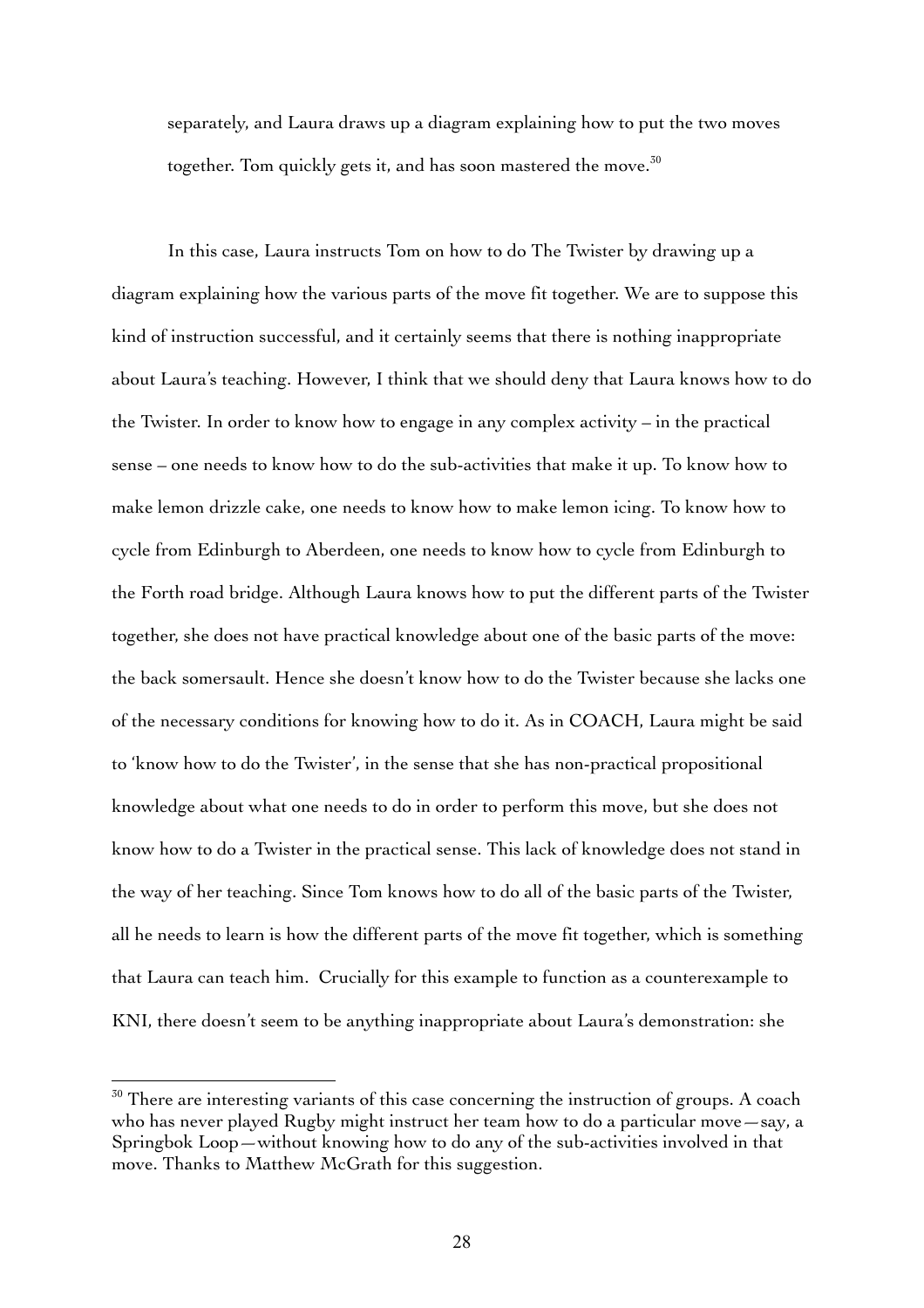knows how the various parts of the move go together and fully understands the system for representing dives on a whiteboard, and she need not deceive Tom about her ignorance of how to do a back somersault. On the natural description of this case, Laura *successfully* and *permissibly* shows Tom how to do a move that she doesn't know how to do.

A supporter of KNS who wanted to defend KNI from TWISTER has the same moves available that we saw in response to COACH. They can argue that Laura really does know how to do the Twister, that her teaching is not properly generative, or that Laura's teaching is impermissible. As with COACH, none of these responses are particularly plausible.

Once we have the distinction between practical knowledge and the knowledge picked out by 'knows how' in mind, it is implausible that Laura has the interesting kind of practical knowledge about the TWISTER. She has practical knowledge about teaching the move, and knows many facts about how to do it, how one ought to do it, and so on. However, she does not in the relevantly practical sense know how to do it, because she lacks practical knowledge about one of its sub-activities.

Pushing the line that Laura's teaching is not generative also seems implausible. Tom ends up not only with beliefs about how to do the Twister, but really knowing how to do the Twister. Laura's contribution to Tom's learning also seems properly to be called *teaching*. Tom relies on her instruction about what moves make up the Twister, and Laura can take credit for Tom's knowledge. One could also try the fine-graining move here. For example, one might insist that Laura only teaches Tom the proposition *one does a Twister by doing a two and half back somersault and two and a half twists.* However, as above it is difficult to see how one can possibly avoid saying that she also teaches him to do the Twister.

Finally, the defender of KNI might try claiming that Laura's teaching is epistemically impermissible. As above this move seems like a non-starter. Laura is teaching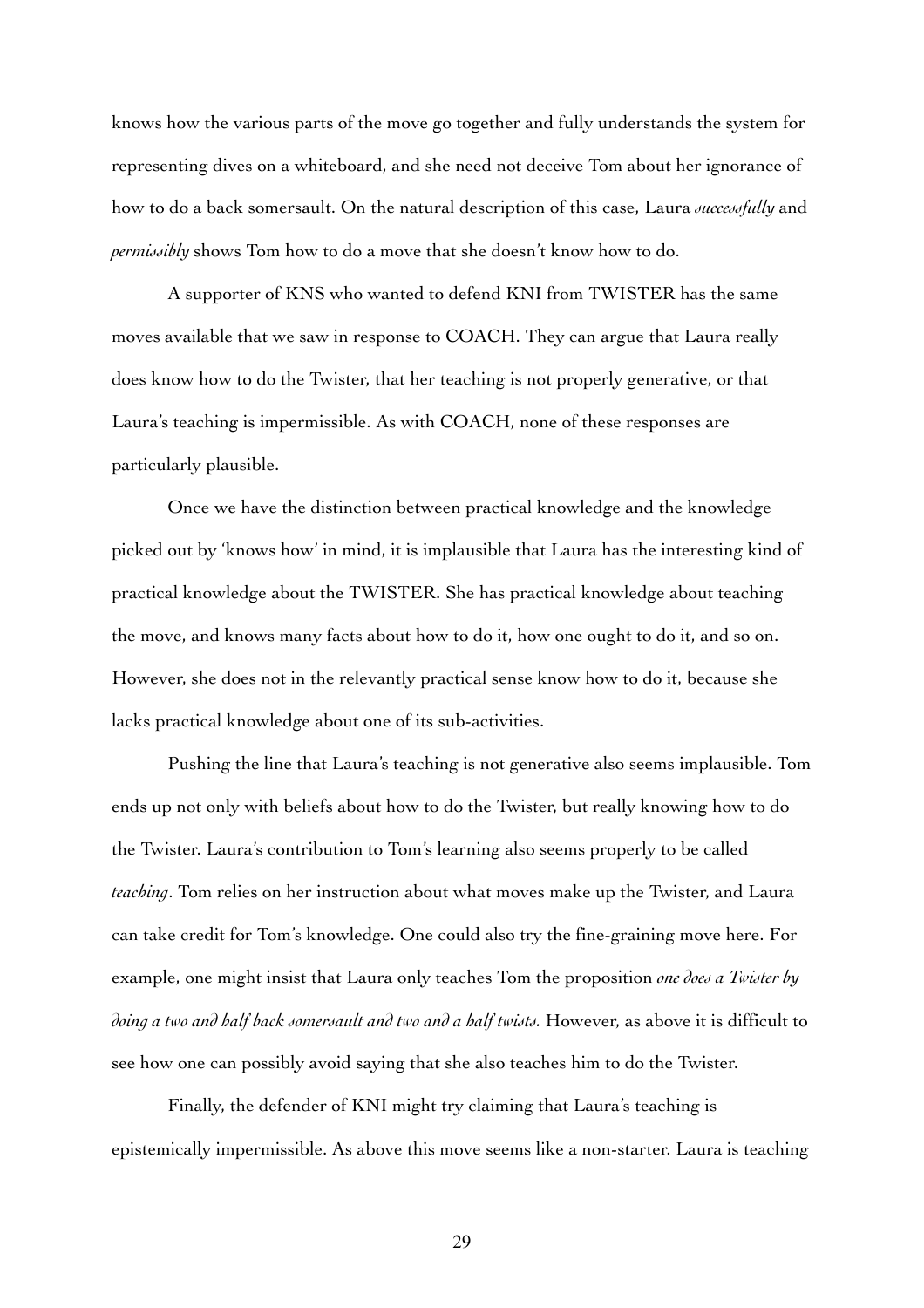beyond what she is competent to do, but not beyond what she is competent *to teach.* She does not need to mislead Tom: she can be quite open about the fact that she doesn't know how to do a back somersault, and this would not detract from the appropriateness of her teaching.

COACH relied on the fact that practical knowledge about some activity sometimes requires practicing performing that activity, whereas knowing how to teach an activity does not requiring practicing that activity (although it might require practice at teaching). TWISTER relies on the fact that practical knowledge about some complex activity requires practical knowledge of how to engage in the relevant sub-activities, whereas knowing how to *teach* some complex activity does not require practical knowledge about these sub-activities. This gap between knowing how to do and to teach provides us with another recipe for constructing examples of generative showing in which teachers who don't know how to V nonetheless appropriately teach others how to V, including teaching by instruction. At this point, I think that we should conclude that the prospects for a version of KNS that construes showing broadly as teaching or instruction are poor.

## **3.3. Demonstrating, Knowing How, and Intentional action**

So far we have been working with a fairly broad notion of showing. In this section, we will consider a much narrower notion of showing, which construes it as teaching by doing: what we have been calling demonstration. The norm under consideration is:

KND: It is permissible to demonstrate how to V, only if one knows how to V

Since demonstrating to someone else how to V involves intentionally V-ing, a counterexample to this norm would involve an agent demonstrating how to V by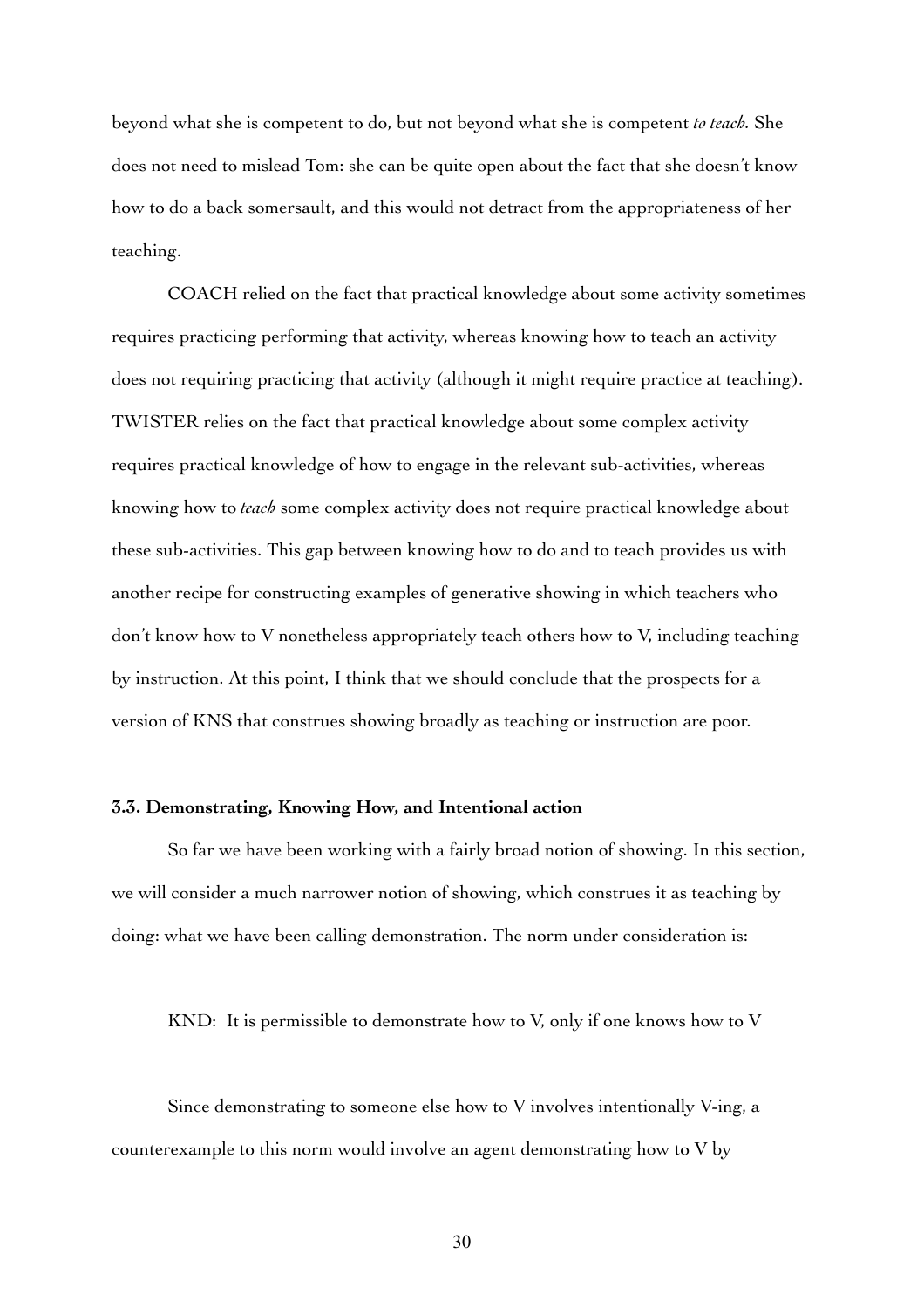intentionally V-ing without knowing how to V. It is difficult to find compelling cases in which someone acts intentionally without know-how, so I won't try to construct counterexamples to this norm. Instead, I will argue that insofar as this norm only looks plausible it is because of more general connections between knowing how and intentional action.

There are two ways to explain away the appeal of KND: by appealing to the idea that knowledge how to V is *necessary* for intentionally V-ing, and by appealing to the idea that knowing how is the norm of intention.

One explanation of why it is so difficult to find cases of intentional action without knowledge-how is that knowing how is a necessary condition for the intentional action. Let's call this principle NEC:

NEC: If S is intentionally V-ing, then S knows how to V.

Note that unlike KNS, NEC is a necessity claim about the conditions entailed by action, and not a norm on appropriate action. This principle is contentious: it has some prominent supporters,  $31$  but it faces some serious problems.  $32$  I don't want to adjudicate this debate here, but only to make a conditional claim: if NEC is true, then the demand that one demonstrate only what one knows how to do becomes trivial. Since demonstrating how to V involves intentionally V-ing, if NEC is true then demonstrating how to V entails *knowing how to V,* meaning that it becomes impossible to flout KND. Since

 $31$  See (Anscombe 1957: 89), (Stanley and Williamson 2001: 442-3), (Gibbons 2001: 597-8) (Stanley 2011: 185-90), (Hornsby 2016).

 $32$  For example, NEC has trouble with luckily successful action (Setiya 2008, 2009, 2012), and seems to rule out the possibility of learning to do something by practicing doing it. Thanks to an anonymous reviewer for raising these worries.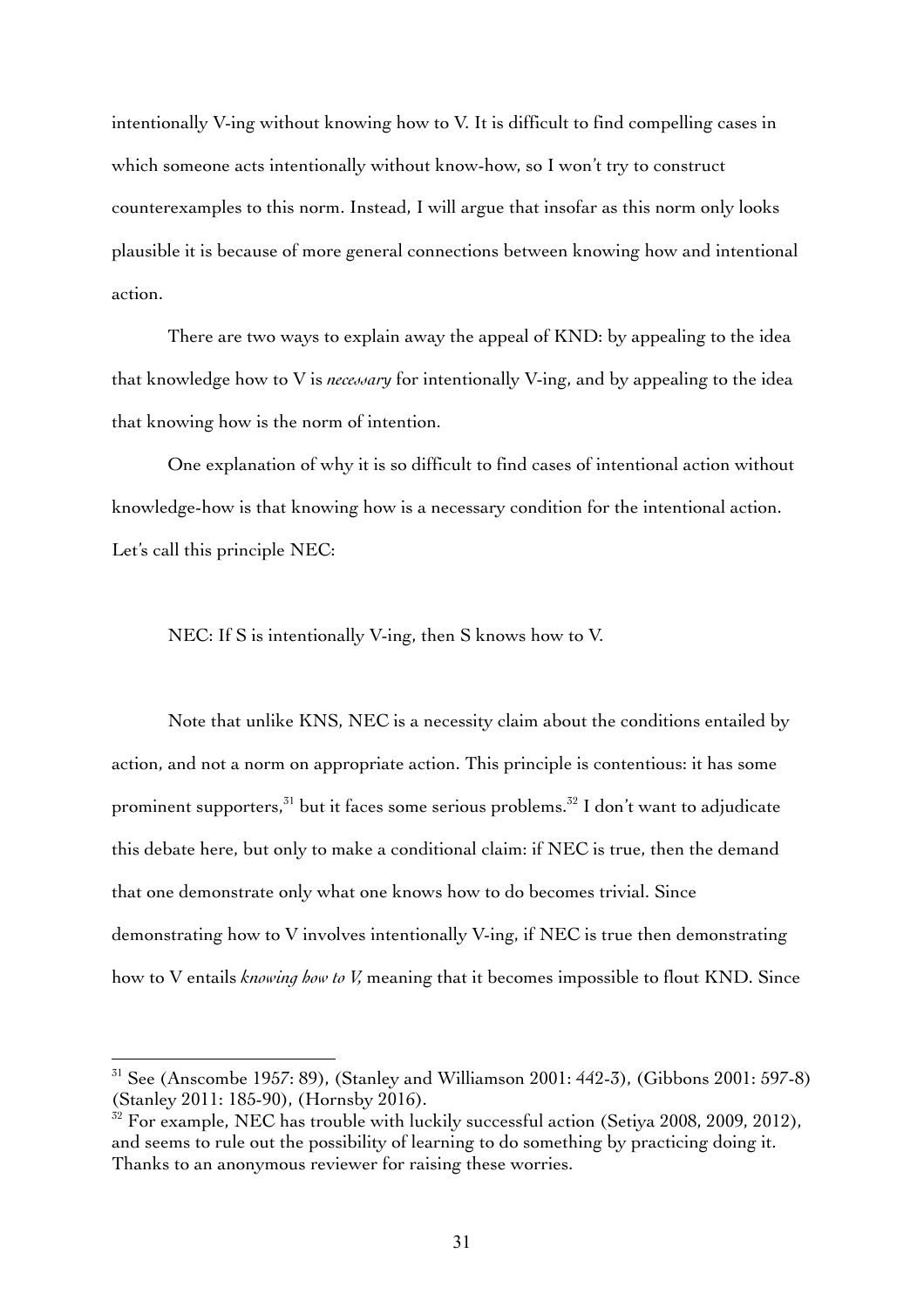a genuine norm requires the possibility of acting without fulfilling the relevant condition, if NEC is true then KND is *not* a genuine norm. 33

An alternative strategy for explaining away KND is to posit a norm connecting knowledge-how and intending. One might think that knowledge-how is the norm of intention.34 This idea might be formulated in a claim like INT:

INT**:** It is permissible intend to V, only if one knows how to V.

As with NEC, I am not in a position to make the case for INT here, although we shall see below that variants on the conversational phenomena that B&T appeal to support this norm. <sup>35</sup> The point I want to make is again conditional: if INT is correct, then there is something normatively deficient about ignorant demonstrations because the intention to perform the activity being demonstrated fails to fulfil a standard on intentions. To be clear, the point isn't that INT entails KND. These norms relate to different activities—INT to intending, and KND to demonstrating—and an evaluation of an intention to V need not be inherited by the activity that one intends to do. If INT is true, then it is not permissible to *intend* to demonstrate how to V without knowing how to V; however, this says nothing about the permissibility of the demonstration itself. Nonetheless, if knowledge-how is the

<sup>33</sup> Although it is tempting to think that NEC *entails* KND (albeit a trivial version of KND), this is not the lesson that I want to draw. Instead, my contention is that if NEC is true then KND *cannot* be a genuine norm.

<sup>&</sup>lt;sup>34</sup> See (Habgood-Coote MS)

<sup>&</sup>lt;sup>35</sup> On the face of it INT faces problems with intentions to learn. One might think that INT makes it impermissible to learn to V by practicing V-ing, and that it cannot explain cases in which one intends to V by first learning to V, then V-ing (see Setiya 2008: 406). These cases are tricky for the supporter of INT, but she does have moves to explain such cases (see (Habgood-Coote MS)). For example, one might think that someone who is learning to V cannot permissibly form the full intention to V, but that they can form the intention *to try to V*. Similarly, as Seitya suggests, one might think that someone who is intending to V by learning can only permissibly intend *to learn how to V*. Thanks to two anonymous reviewers for raising these worries.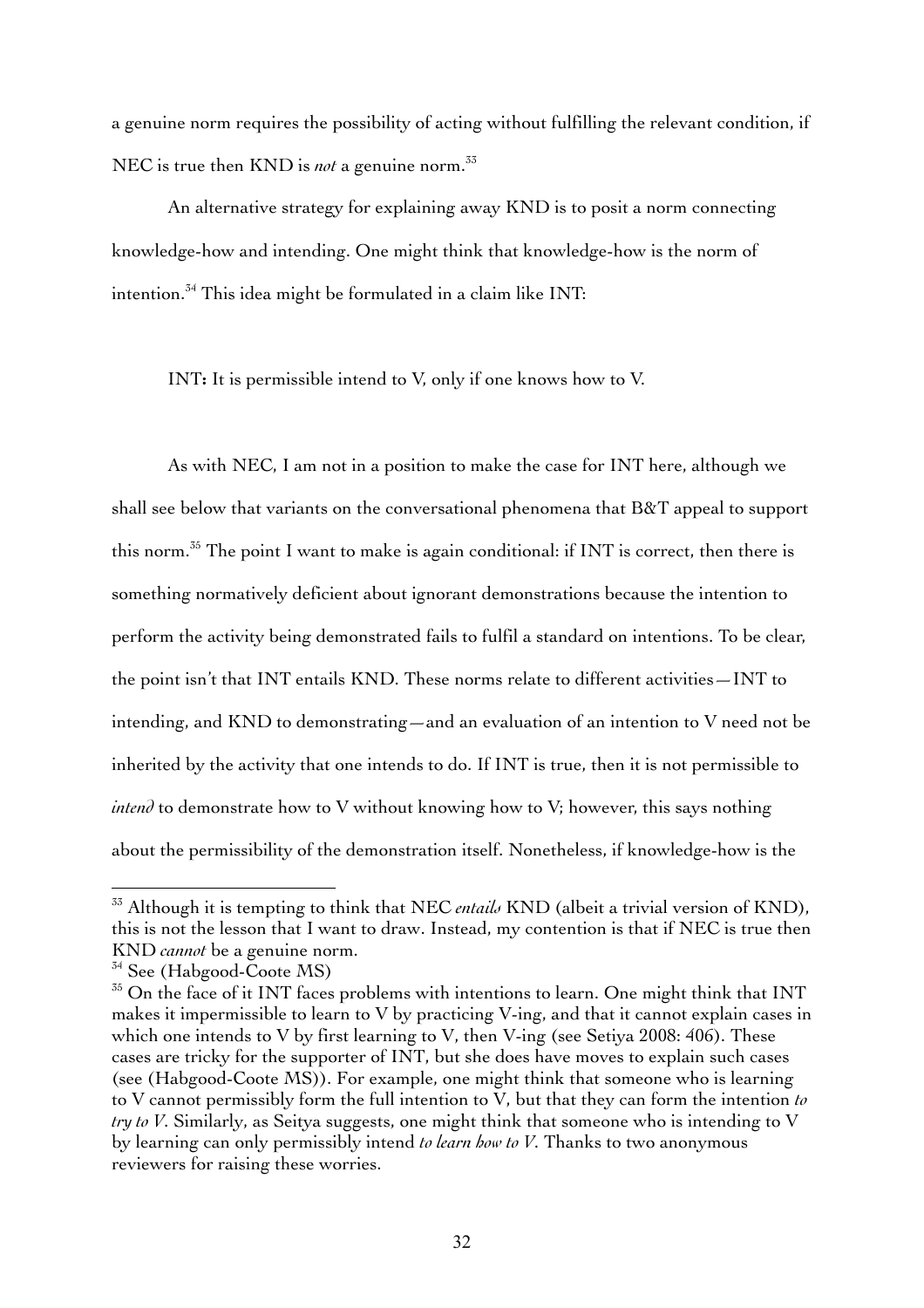norm of intention, then an offer to demonstrate something that one doesn't know how to do will be accompanied by a normatively deficient intention to do that activity. A nice feature of this norm is that it predicts that intentions to teach or show will be evaluated by knowing *how to teach*, which fits well with the cases of generative teaching above.<sup>36</sup>

With NEC and INT in play, we are in a position to explain away B&T's original motivation for KNS. I will do this in two steps: by pointing out that the conversational phenomena hold up only when there is a presupposition that teaching will involve demonstration, and by observing that the phenomena in the case of demonstration can be explained by either NEC or INT.

In support of the first point, consider activities that one cannot teach by demonstrating. Let us suppose that a back double somersault is something that one can *only* learn to do by engaging in guided practice. If both participants in a conversation know this fact, then B&T's conversational evidence breaks down. Asking 'do you know how to do a double back somersault?' in this context would *not* function as a request to teach. It would not be plausible for a students who knew that guided practice was the only way to learn the double back somersault to challenge Janine's offer to teach by pointing out that she doesn't know how to do the move. It would also be no excuse for Janine in COACH to say – truly – that she didn't know how to do a double back somersault. Janine could even felicitously utter the supposedly Moorean sentence:

(4) I'll teach you how to do a double back somersault, but I don't know how to do one.

<sup>&</sup>lt;sup>36</sup> INT does not entail a pedagogical knowledge-how norm on teaching (requiring that one know how to teach in order to appropriately teach). Rather it entails a pedagogical knowledge-how norm on *intending* to teach. Thanks to an anonymous reviewer for raising this issue.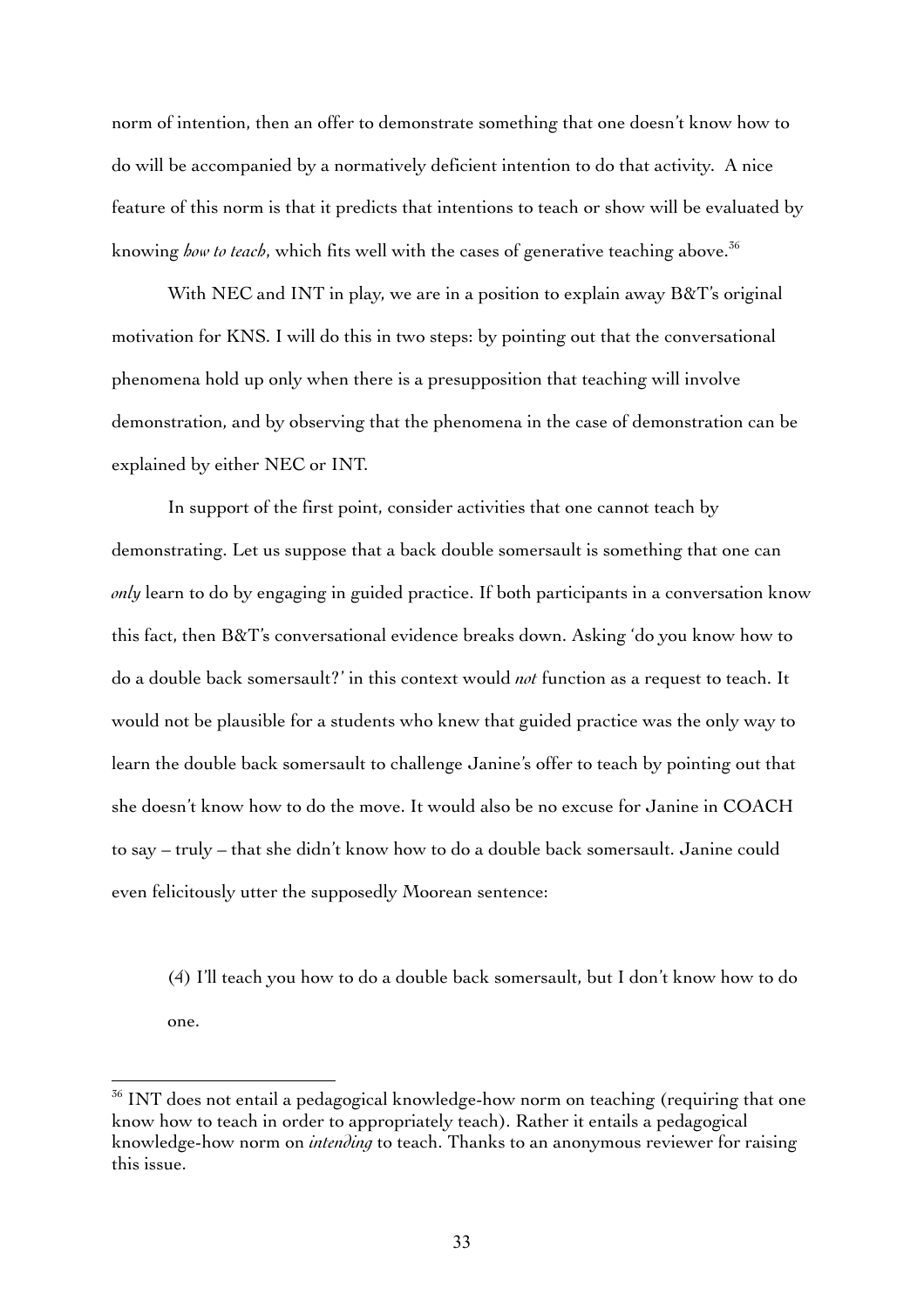This suggests that the conversational evidence given in §1.1. only concerns *demonstration*. However, the conversational dynamics concerning demonstration can be explained by either of the two knowledge-action connections suggested above.

If knowledge-how is a necessary condition on intentional action, then we can explain the possibility of requesting a demonstration by asking about know-how by claiming that this question functions as an indirect request which picks out a necessary condition for demonstration (much as one can ask someone to pass the salt by asking them whether they are able to (Searle 1979)). Similarly, we can explain challenges and excuses that appeal to know-how by observing that if NEC is true, then it is not possible to demonstrate how to do something without knowing how to do that activity. On this story, the conjunction of an offer to demonstrate with a denial of know-how is odd because it involves offering to do something while saying that one won't be able to fulfil that offer.

If knowledge-how is a norm of intending, then we can explain the conversational phenomena by putting them in the context of broader phenomena relating to offers to act. Just as we can solicit demonstrations by asking whether someone knows how, we can ask people *to do* stuff for us by asking them whether they know how. Asking someone whether they know how to prune an apple tree can function as an indirect request for them to do so. Similarly for challenges and excuses: if I offer to lead us to a restaurant, you can challenge my offer by asking me whether I know how to get there, and if you ask me to, I can excuse myself saying that I don't know how to get there. We might also put the Moorean sentences concerning offers to demonstrate into the context of other sentences involving offers to do stuff, which seem just as bad:

(5) I'll prune your apple tree, but I don't know how to prune apple trees.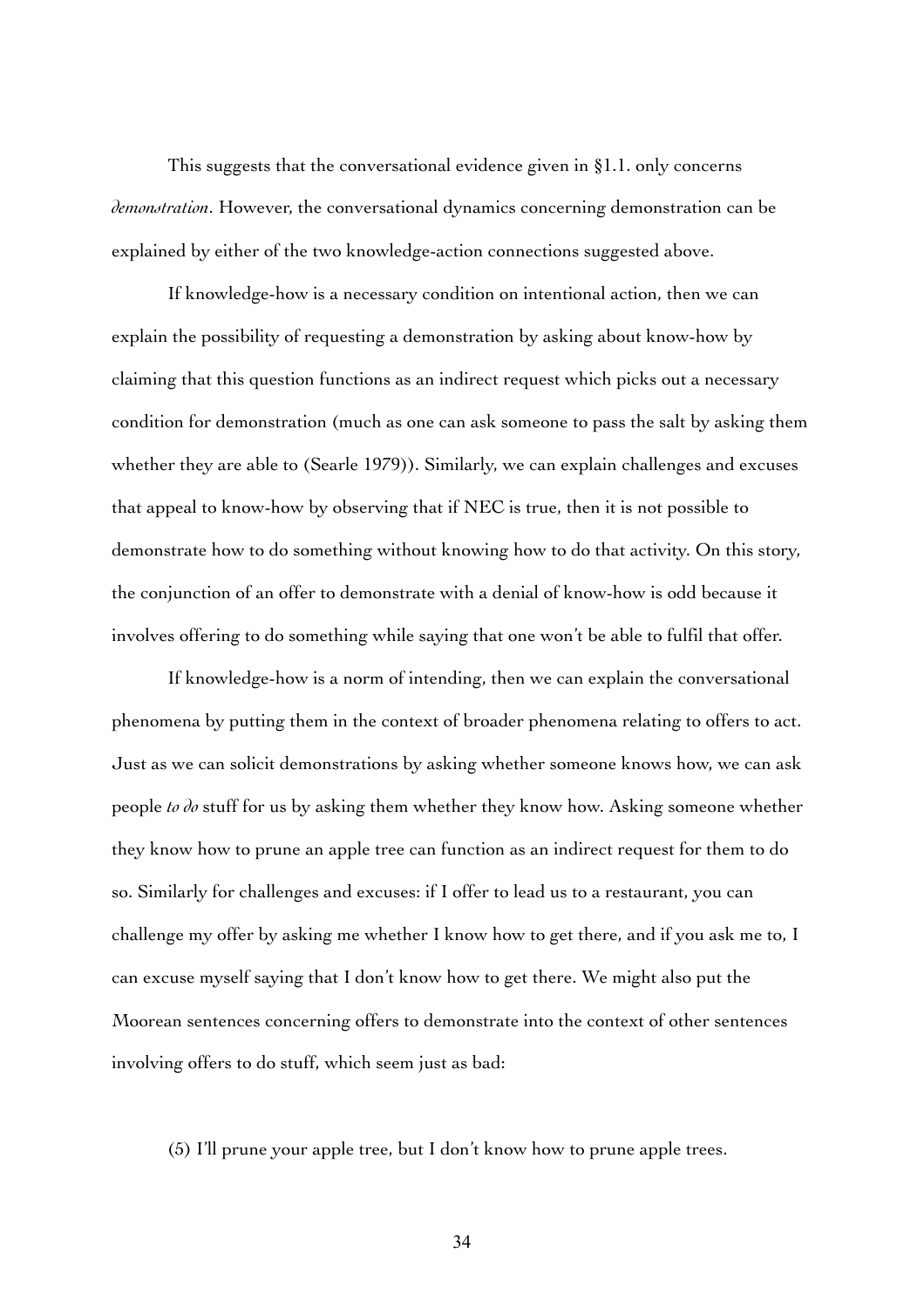(6) I'll lead us to the restaurant, but I don't know how to get there.

These more general phenomena can be explained by INT without the need to posit a norm relating to demonstrations.

In this section, I've shown that although there is some reason to think that there is an interesting connection between knowledge-how and demonstration, this connection can be explained by the idea that knowledge-how is a necessary condition on intentional action, or the idea that knowledge-how is the norm of intending. These principles leave no room for a knowledge-how norm specifically on demonstration, since NEC blocks KND from being a genuine, and INT explains the badness of ignorant demonstration in terms of the badness of underlying intentions. This discussion suggests that in general we ought to be cautious in offering arguments for epistemic norms stemming from their ability to explain conversational data, since conversational data can admit of multiple explanations appealing to different normative principles.

# **Conclusion**

One consequence of the recent focus on the question of whether knowledge-how is a species of propositional knowledge has been a neglect of the respects in which knowledge-how is interesting *qua* species of knowledge (Hawley 2003: 19). In this paper I have contributed toward redressing this balance by paying attention to the normative role of knowledge-how. I have argued against one picture of the normative role of knowledgehow – the knowledge-how norm of showing. I have argued that the conversational evidence which seemed to support the norm admits of multiple explanations, that versions of the norm concerning teaching and instruction are subject to counterexamples, and that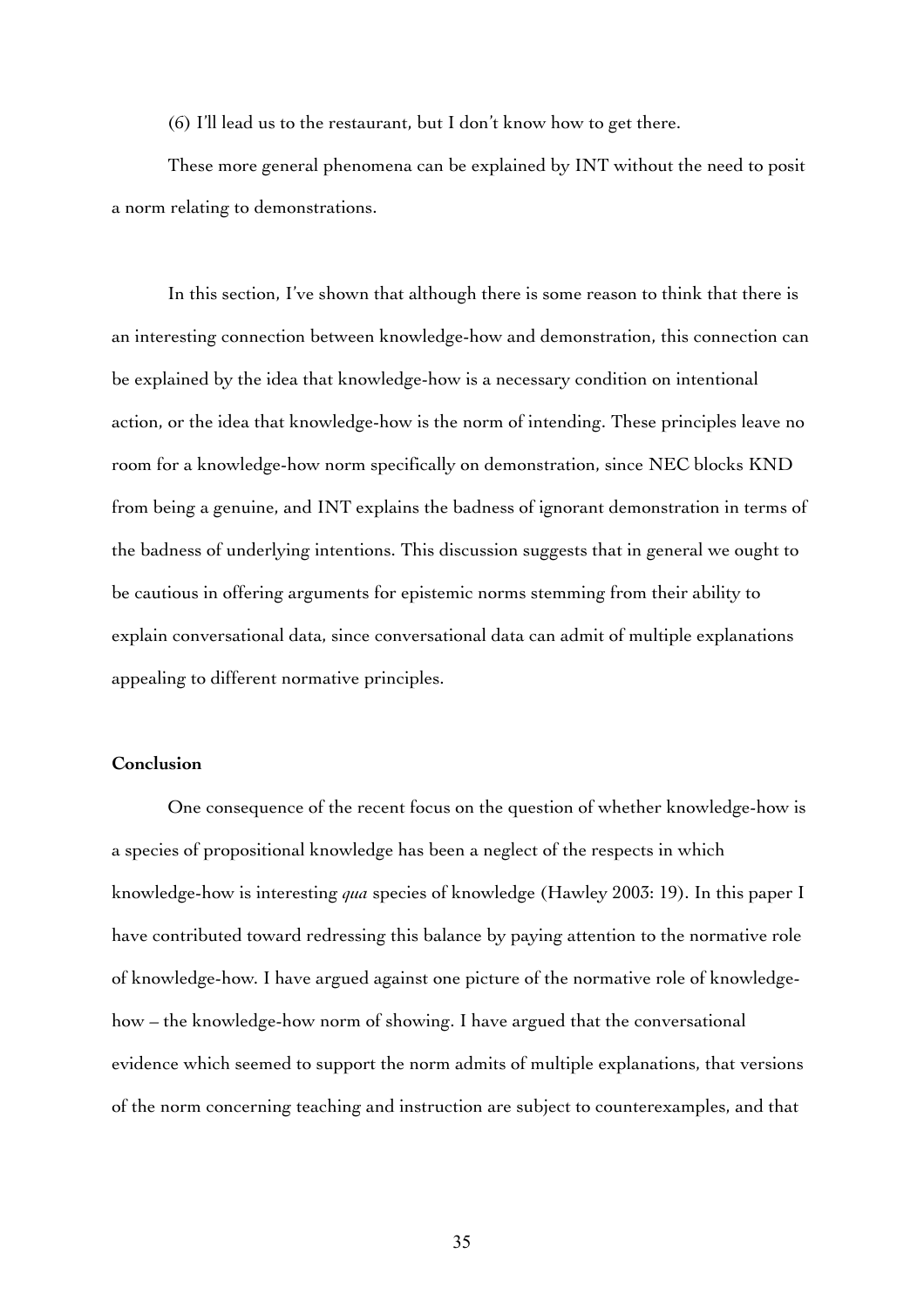positing a norm on demonstration is undermined by general connections between knowledge and action.

Our discussion has a number of interesting consequences. First, the cases of generative teaching show that it is mistaken to think of skill teaching as the transmission of skill from teacher to student. Secondly, since there is no plausible knowledge-how norm relating to skill-transmission, one cannot appeal to KNS in order to establish a general knowledge-norm relating to pedagogy, as B&T do. This doesn't show that there are no general knowledge norms. For example, one might generalise the knowledge-action connection, endorsing both the knowledge-that norm of action (Hawthorne and Stanley 2008), and the knowledge-how norm of intention. Thirdly, the failure to find a normative connection between know-how and showing puts pressure on the Craigian Pooling picture of the function of KNOWS-HOW, which predicted the truth of both KNA and KNS. This suggests that we need to look elsewhere for an account of the function of KNOWS. For example, we might think that we should understand the function of KNOWS in practical terms, by focusing on its role in facilitating responsible practices of co-operation (see footnote 13).<sup>37</sup> Finally, the fact that know-how is not the norm of teaching-how has some interesting educational consequences. If KNT were true, the dictum 'those who can't do, teach' would have serious bite.<sup>38</sup> By contrast, I have suggested that what matters for successful skill teaching is knowing *how to teach* rather than knowing *how to do*. 39

 $37$  One might offer a practical function for KNOWS-HOW and keep the pooling story about KNOWS-THAT. This view is unattractive because it loses a general explanation of the function of KNOWS.

 $38$  I take it that this dictum is a criticism, and not a descriptive claim.

<sup>&</sup>lt;sup>39</sup> Thanks to Mark Bowker, Jessica Brown, Joshua Dever, Katherine Hawley, Matthew McGrath, Andrew Peet, Fenner Tanswell, Alexander Sandgren, Kieran Setiya, Caroline Toubourg, Brian Weatherson, and audiences at St Andrews and MIT. This research was supported by a UK Arts and Humanities Research Council Doctoral Scholarship.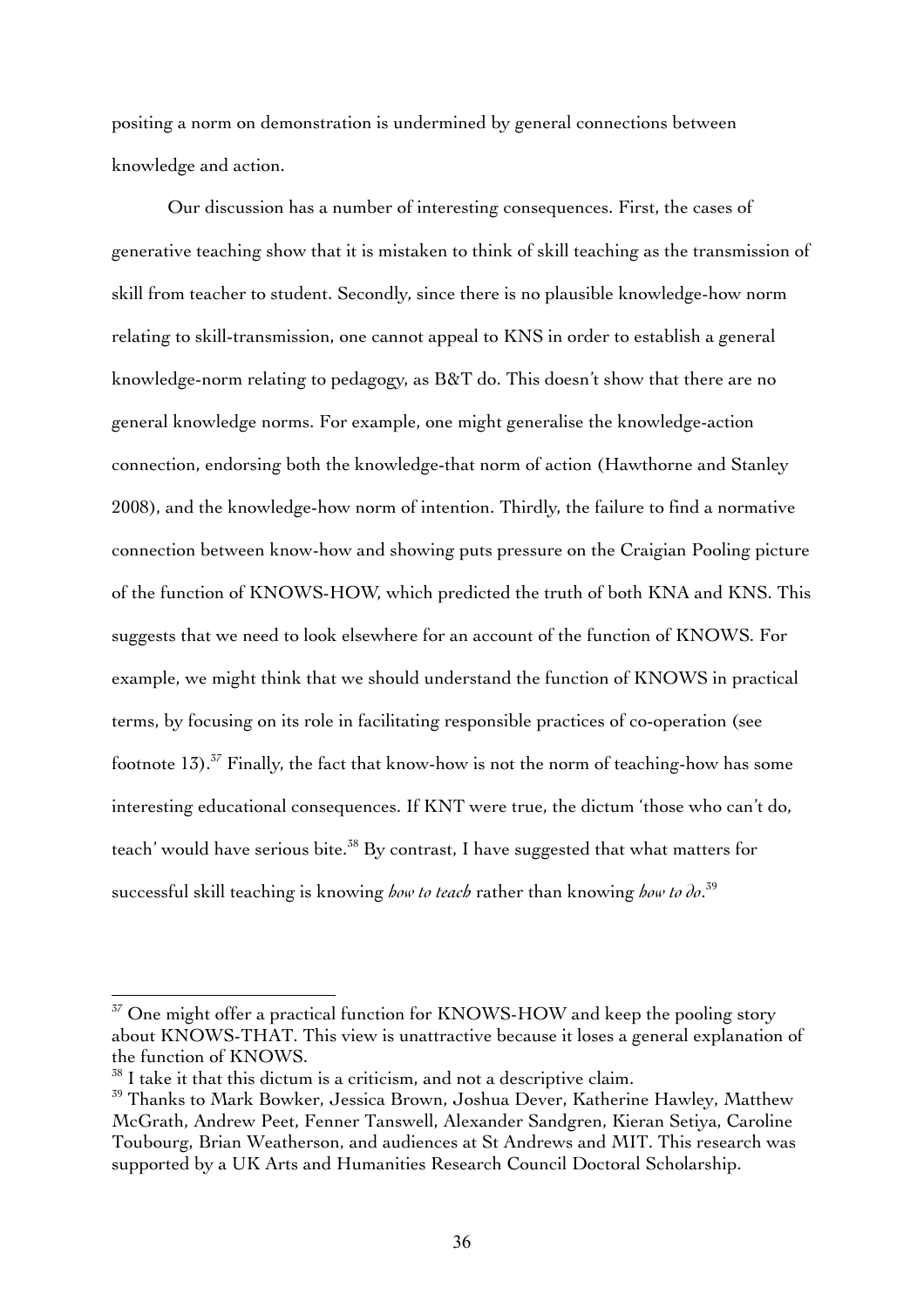## **Bibliography**

Anscombe, G. E. M. (1957). *Intention*. Cambridge, Harvard University Press.

Bach, K. (2008). Applying pragmatics to epistemology. *Philosophical Issues* 18: 68-88.

Bach, K. and R.M. Harnish. (1979). *Linguistic Communication and Speech Acts.* Cambridge, MA: MIT Press.

Beilock, S., Carr, T., MacMahon, C., Starkes, L., (2002) When Paying Attention Becomes Counterproductive: Impact of Divided Versus Skill-Focused Attention on Novice and Experienced Performance of Sensorimotor Skills, *Journal of Experimental Psychology: Applied*, 8(1): 6-16

Beilock, S., Gray, R., (2012) From attentional control to attentional spillover: A skill-level investigation of attention, movement, and performance outcomes, *Human Movement Science* 31, 1473–1499

Brogaard, B,. (2011) Knowledge-how: A unified Account, *In* Bengson, J., & M., Moffett, (eds.). *Knowing How: Essays on Knowledge, Mind, and Action*, Oxford: OUP 136-160

Brown, J. (2008a) The Knowledge Norm for Assertion, *Philosophical Issues* 12: 89-103

Brown, J., (2008b). Subject-Sensitive Invariantism and the Knowledge Norm for Practical Reasoning. *Noûs* 42 (2):167-189.

Brown, J., (2010). Knowledge and Assertion. *Philosophy and Phenomenological Research* 81 (3):549-566.

Brown, J. (2012). Assertion and Practical Reasoning: Common or Divergent Epistemic Standards? *Philosophy and Phenomenological Research* 84:123-157.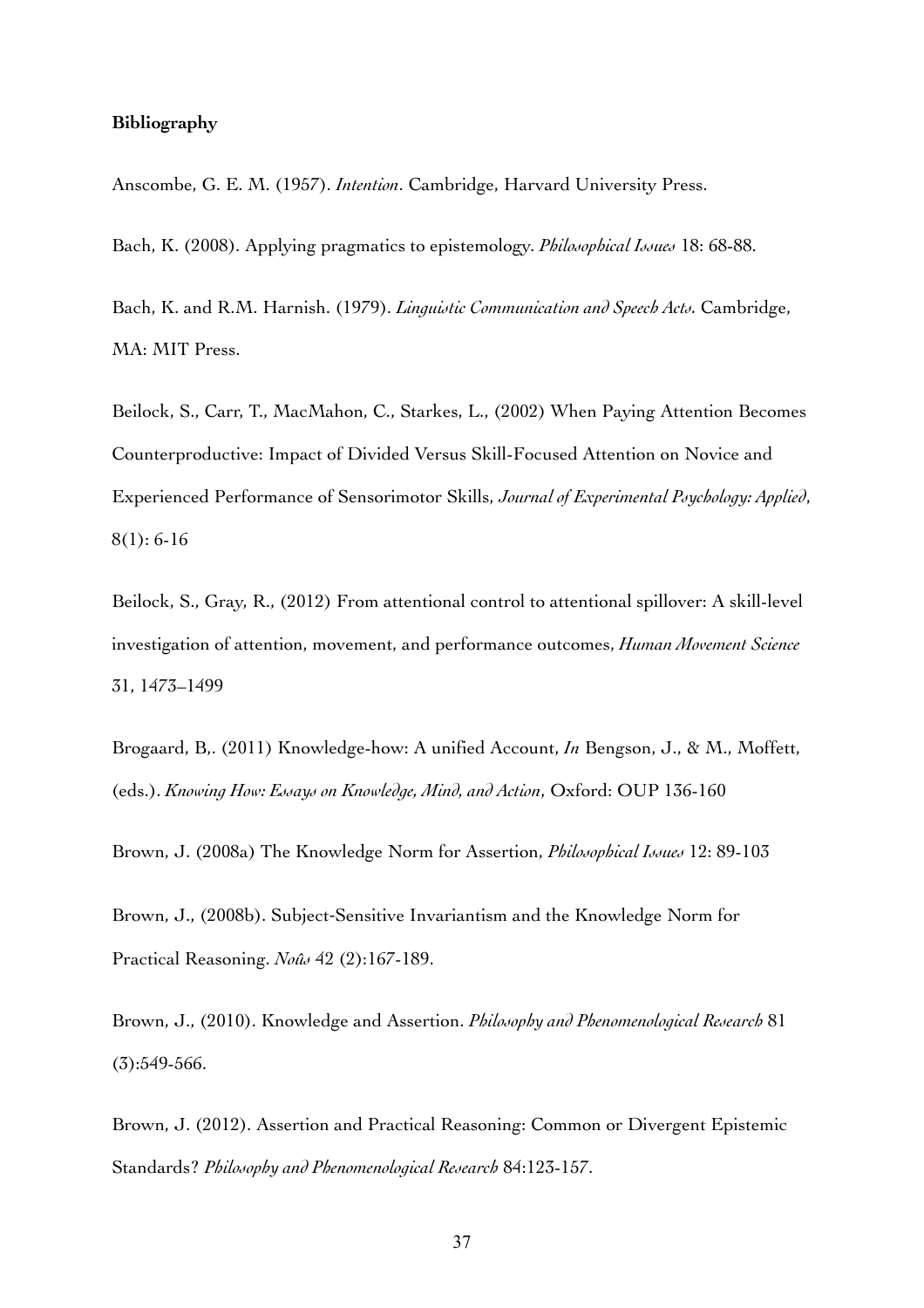Brown, T., & Carr, T. (1989). Automaticity in skill acquisition: Mechanisms for reducing interference in concurrent performance. *Journal of Experimental Psychology*: Human Perception and Performance, 15, 686–700.

Brownstein, M., (2014). Rationalizing flow: agency in skilled unreflective action. *Philosophical Studies* 168 (2):545-568.

Brownstein, M., and Michaelson, E. (2015) Doing without believing: Intellectualism, knowledge-how, and belief-attribution, *Synthese* Advance online publication DOI 10.1007/s11229-015-0888-9

Buckwalter, W. and Turri, J. (2014). Telling, showing and knowing: A unified theory of pedagogical norms. *Analysis* 74: 16-20.

Carr, D. (1981). Knowledge in practice, *American Philosophical Quarterly*, 18: 53-61.

Carter, J. A. and Pritchard, D. (2013) Knowledge how and Epistemic Luck *Noûs*, 49 (3): 440-53

Cath, Y., (2011) Knowing How without Knowing That, *In* Bengson, J., & M., Moffett, *eds. Knowing How: Essays on Knowledge, Mind, and Action.* Oxford: Oxford University Press. 113- 135

Craig, E. (1990). *Knowledge and the State of Nature: An Essay in Conceptual Synthesis*. Oxford: OUP

DeRose, K. (2002). Knowledge, Assertion, and Context. *Philosophical Review* 111:167-203.

Douven, I. (2006). Assertion, knowledge, and rational credibility. *Philosophical Review,* 115(4): 449-85.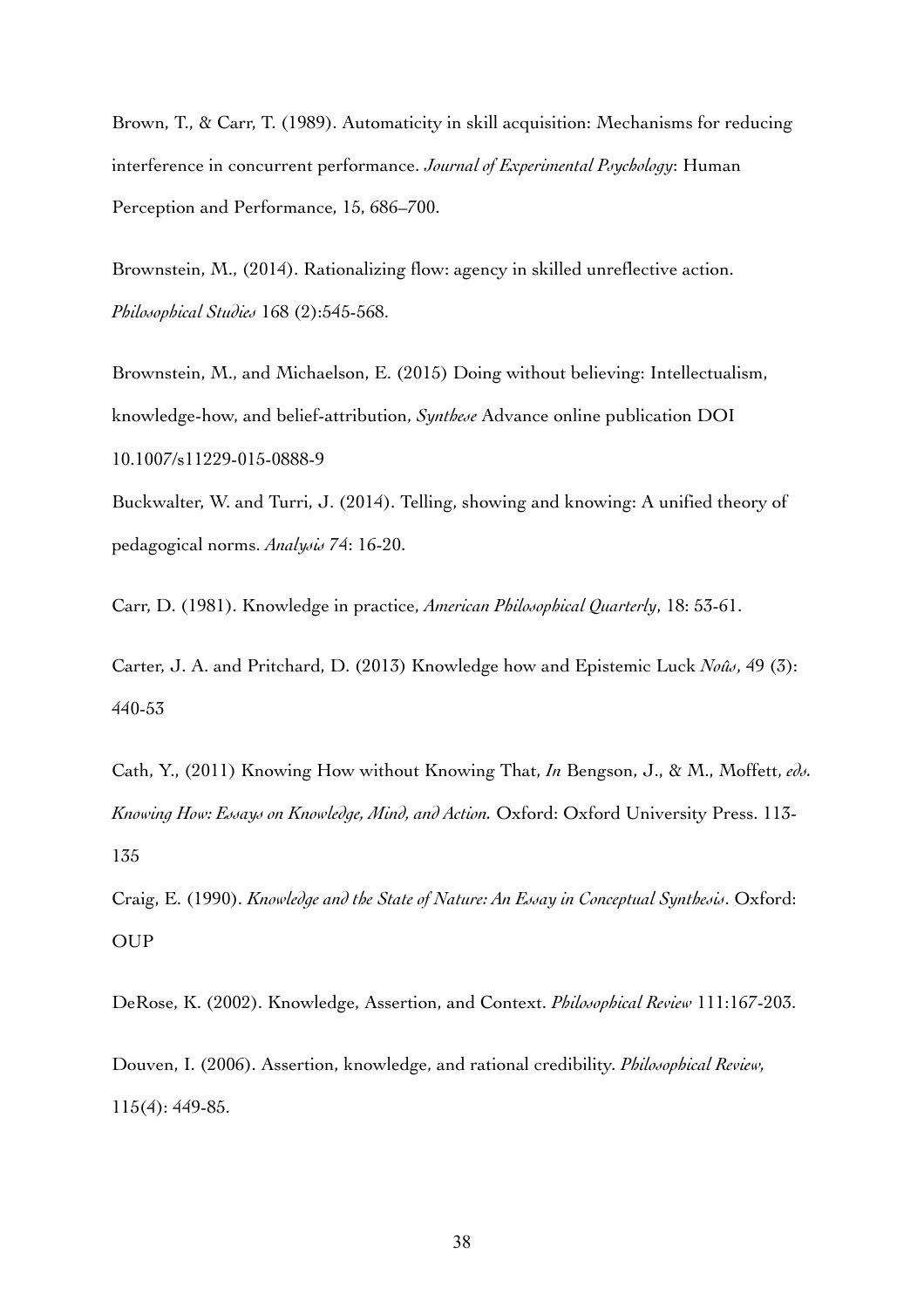Ericsson, K. (2006) The Influence of Experience and Deliberate Practice on the Development of Superior Expert Practice, In Ericsson, K., Charness, N., Feltovich, P., Hoffman, R., (Ed.) *The Cambridge Handbook of Expertise and Expert Performance,* Cambridge University Press: Cambridge. 683-704

Flegal, K., & Anderson, M. (2008). Overthinking skilled motor performance: Or why those who teach can't do*. Psychonomic Bulletin & Review*, 15(5), 927–932.

Ford, P., Coughlan, E., Hodges, N., Williams, A., (2006) Deliberate practice in sport, In Baker, J, and Farrow, D., Routledge Handbook of Sports Expertise, Routledge, Abingdon. 347-362

Fricker, E., (2015) 'Know First, Tell Later' in D. Henderson, and J. Greco, *Epistemic Evaluation: Purposeful Epistemology,* Oxford: OUP: 46-86

Gibbons, J. (2001). Knowledge in action. *Philosophy and Phenomenological Research* 62 (3): 579-600.

Glick, E (2011). Two Methodologies for Evaluating Intellectualism. *Philosophy and Phenomenological Research* 83 (2): 398-434.

Glick, E. (2012). Abilities and Know-How Attributions. In J. Brown & M.Gerken (eds.), *Knowledge Ascriptions*. Oxford: OUP

Greco, J. (2008). What's Wrong with Contextualism? *Philosophical Quarterly* 58 (232):416- 436.

Greco, J. (2012). A (Different) Virtue Epistemology. *Philosophy and Phenomenological Research* 85 (1): 1-26.

Habgood-Coote, J. (MS) Knowledge-how is the Norm of Intention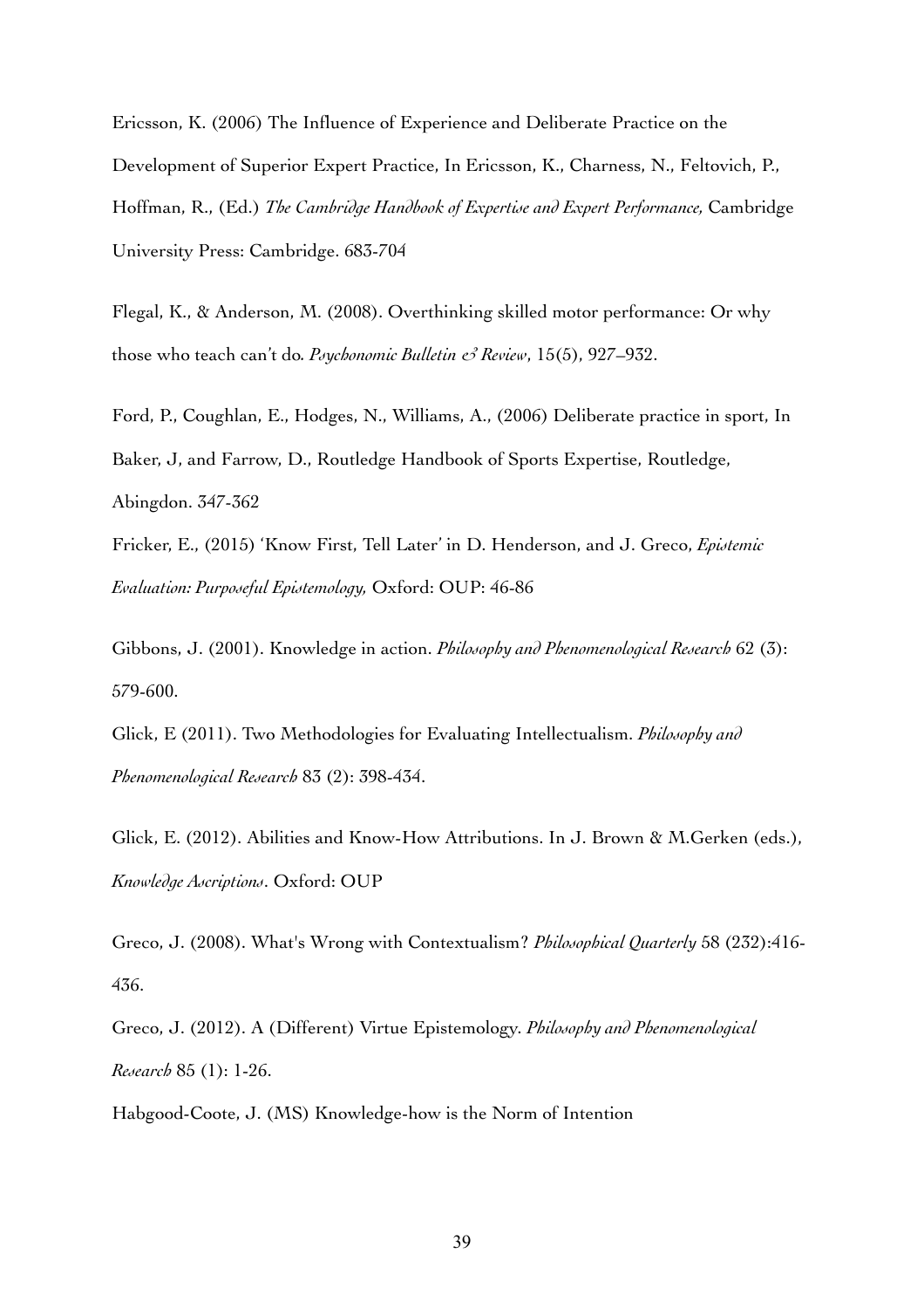Hannon, M. (2013). The Practical Origins of Epistemic Contextualism. *Erkenntnis* 78 (4): 899-919.

Hawley, K. (2003). Success and Knowledge-How. *American Philosophical Quarterly* 40: 19- 31.

Hawley, K. (2010). Testimony and knowing how. *Studies in History and Philosophy of Science Part A* 41 (4): 397-404.

Hawley, K., (2011). Knowing how and Epistemic Injustice *In* Bengson, J., & M., Moffett, (eds.). *Knowing How: Essays on Knowledge, Mind, and Action*. Oxford: Oxford University Press. 283-299.

Hawthorne, J. (2004). *Knowledge and Lotteries*. Oxford University Press.

Hawthorne, J., & Stanley, J., (2008). Knowledge and Action. *Journal of Philosophy* 105 (10):571-590.

HipBoneMusic. (2016). Bone2Pick: Julie Landsman Interview [online video]. Retrieved

February 9, 2017, from https://www.youtube.com/watch?v=SHuuo7SJ69M

Holton, R. (1997). Some telling examples: A reply to Tsohatzidis. *Journal of Pragmatics* 28:625-628.

Hornsby, J., (1980). *Actions*. London: Routledge and Kegan Paul. Hornsby, J., (2005). Semantic Knowledge and Practical Knowledge. *Aristotelian Society Supplementary Volume* 79 (1):107-145.

Hornsby, J., (2016). Intending, knowing how, infinitives. *Canadian Journal of Philosophy*, 46(1): 1–17.

Karttunen, L, (1978). Syntax and Semantics of Questions. In Hiz, H *ed*. *Questions*, Dordrecht: Reidel, 165–210.

Keele, S., & Summers, J. (1976). The structure of motor programs. In G. E. Stelmach (Ed.), *Motor control: Issues and trends* (pp. 109–142). New York: Academic Press.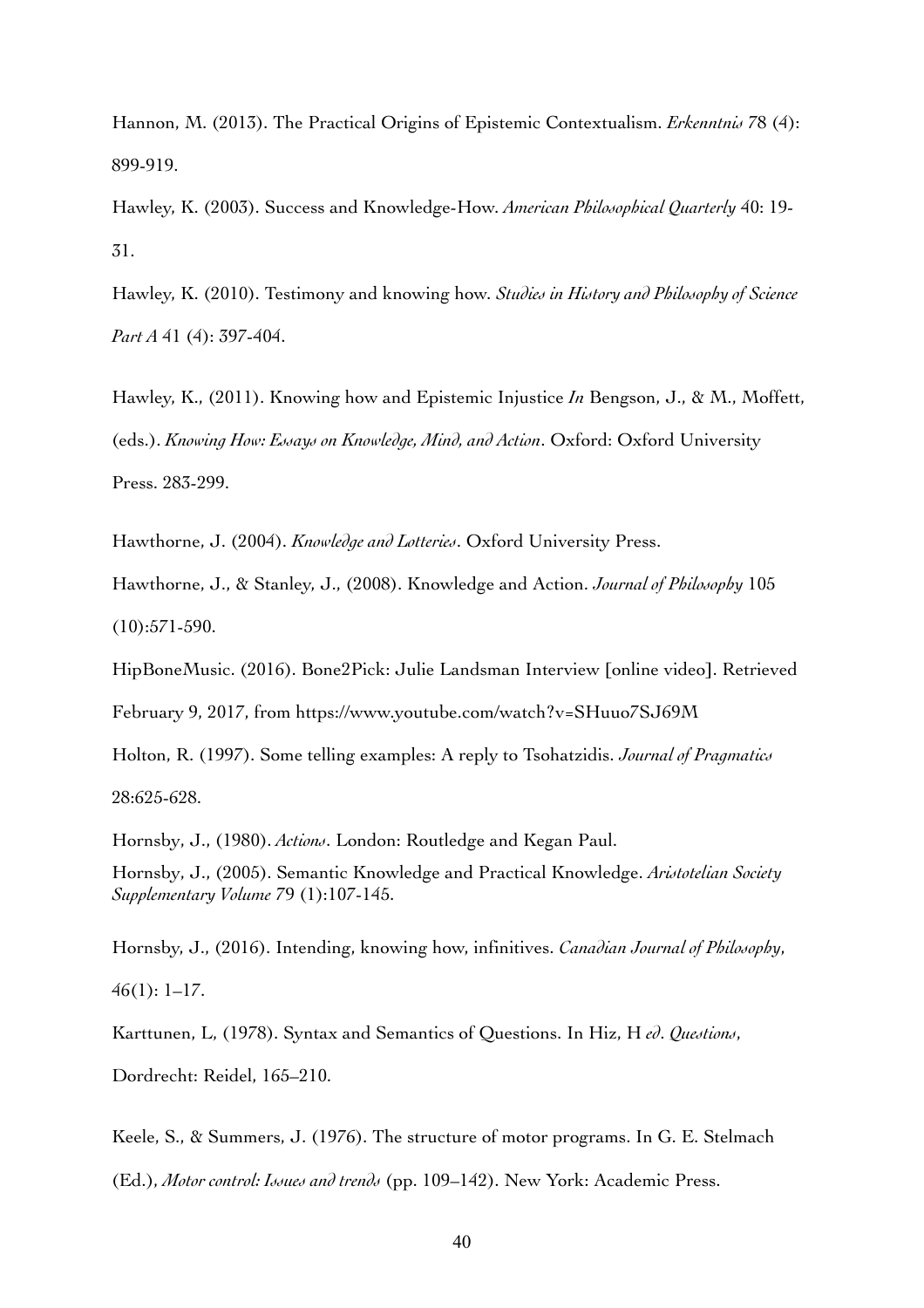Lackey, Jennifer. (2008). *Learning From Words: Testimony as a Source of Knowledge*. Oxford: OUP.

Landsman, J. (2014). Carmine Caruso Method: Introduction with Julie Landsman

[online video]. Retrieved February 9, 2017, from https://www.youtube.com/watch?v=xdSShjFHqDk

Maine Suzuki School. (n.d.). Getting Started with Suzuki. Retrieved February 9, 2017, from https://mainesuzukiviolin.com/lessons/

McGlynn, A. (2014). *Knowledge First?* Palgrave Macmillan, London

McKenna, R. (2013). 'Knowledge' Ascriptions, Social Roles and Semantics. *Episteme* 10 (4):335-350.

McKenna, R. (2014). Normative scorekeeping. *Synthese* 191 (3):607-625.

Montero, B., (2016) *Thought In Action,* Oxford: Oxford University Press.

Moore, A., (1997) *Points of View,* Oxford: Oxford University Press.

Myers-Schulz, B, and Schwitzgebel, E (2013) Knowing that p without Believing that p, *Noûs* 37 (2): 371-84

Noë, A. (2005). Against intellectualism. *Analysis* 65: 278-290.

Poston, T. (2009). Know How to be Gettiered? *Philosophy and Phenomenological Research*, 79: 743-747.

Poston, T. (2015). Know How to Transmit Knowledge? *Noûs* Advance online publication DOI: 10.1111/nous.12125

Radford, C. (1966). Knowledge – By Examples, *Analysis*, 27, 1-11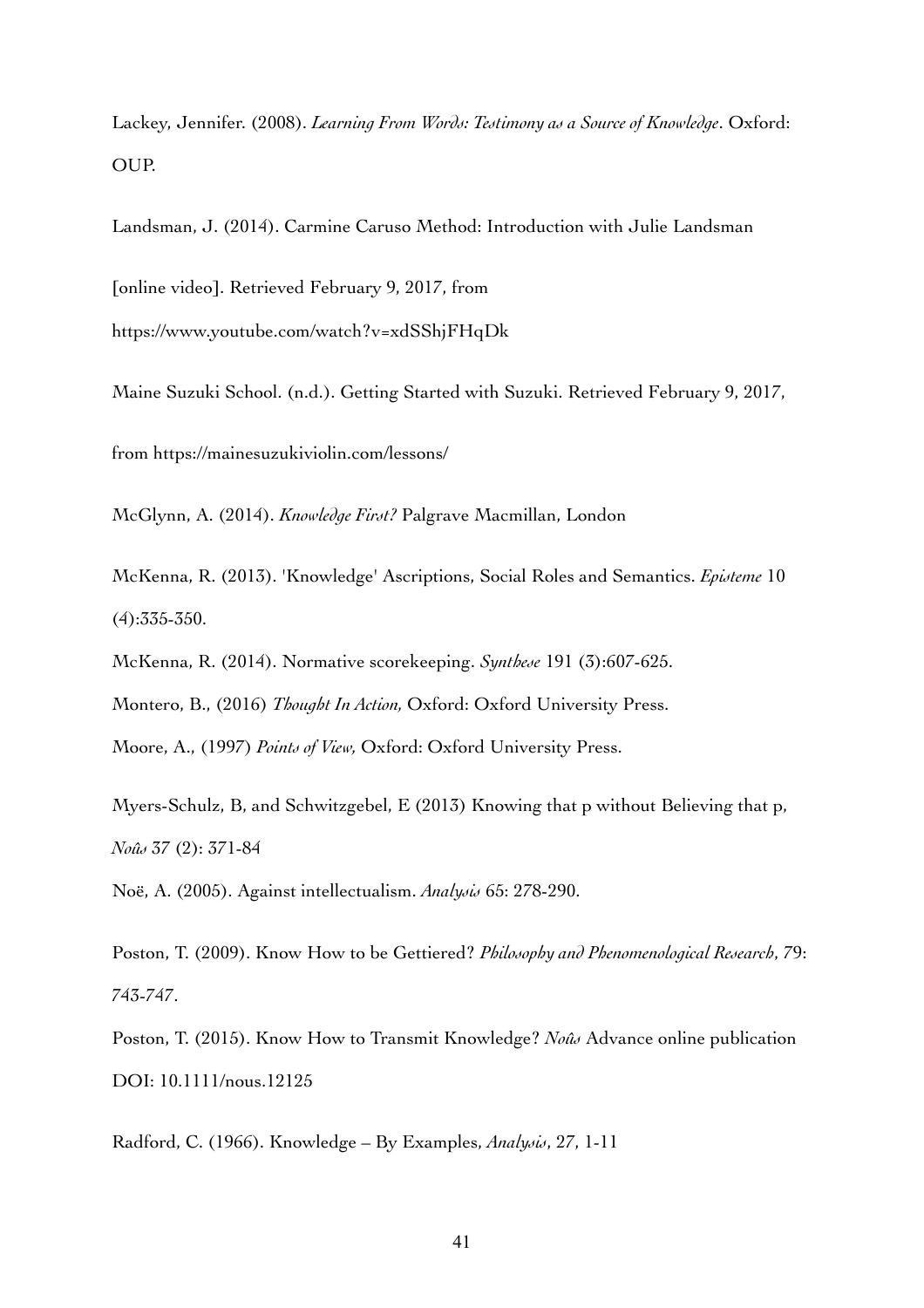Reynolds, S. (2002). Testimony, Knowledge and Epistemic Goals, *Philosophical Studies,* 110: 139-161

Reynolds, S. (2008). Why we should prefer knowledge, *Midwest Studies in Philosophy* 32 (1): 79-93.

Rosefeldt, T., (2004). Is knowing-how simply a case of knowing-that? *Philosophical Investigations* 27 (4):370–379.

Rumfitt, Ian (2003). Savoir Faire. *Journal of Philosophy* 100 (3):158-166.

Ryle, Gilbert. (1971). Thinking and Self-Teaching. Journal of the Philosophy of Education, 5(2), 228, 216–228.

Ryle, G. (2009). Teaching and Training. In Collected Papers Volume 2 (p. 464-47-). Abingdon: Routledge.

Searle, J. (1979) Indirect Speech acts, in *Expression and Meaning,* Cambridge University press, Cambridge: 30-57

Setiya, K. (2008). Practical Knowledge. *Ethics,* 118: 388-409.

Setiya, K. (2009) Practical Knowledge Revisited. *Ethics* 1201):128-137.

Setiya, K. (2012) Knowing How. *Proceedings of the Aristotelian Society* 112 (3): 285-307.

Small, W., (2014) The Transmission of Skill, *Philosophical Topics* 42 (1) 85-111

Stanley, J. (2011). *Know How*. Oxford: OUP.

Stanley, J. & Williamson, T. (2001). Knowing how. *Journal of Philosophy* 98: 411-444.

Turri, J. (2010). Prompting challenges. *Analysis* 70: 456-462.

Turri, J. (2011). The Express Knowledge Account of Assertion. *Australasian Journal of Philosophy* 89: 37-45.

Turri, J. (2013). Knowledge and Suberogatory assertion. *Philosophical Studies* 167: 1-11.